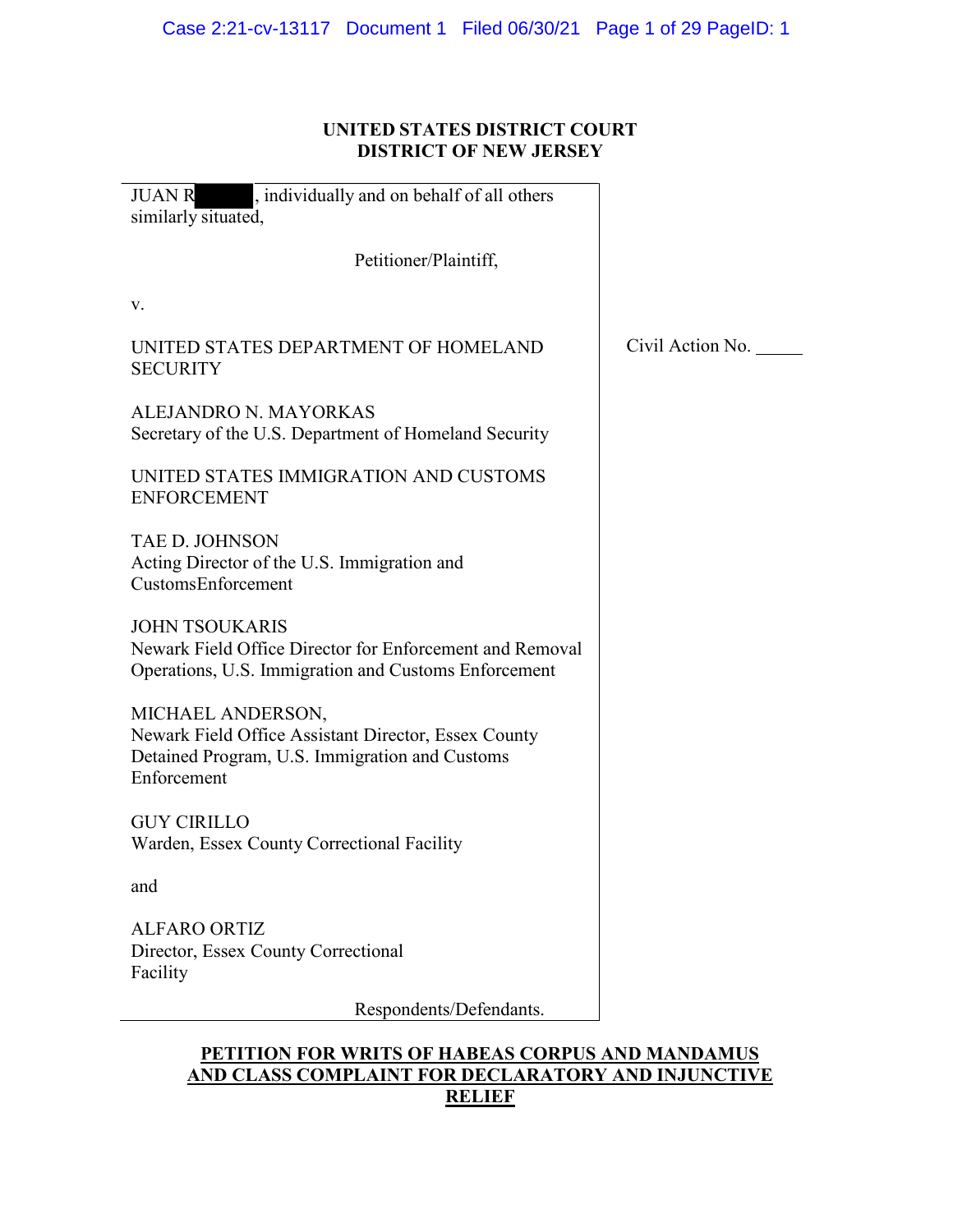#### **INTRODUCTION**

1. Plaintiff Juan R and the class he seeks to represent are noncitizens represented by immigration counsel and who are detained at the Essex County Correctional Facility ("ECCF"). Mr. R and the class face imminent transfer out of ECCF, to facilities around the United States, away from the lawyers who represent them.

2. Essex County recently elected to discontinue holding people at ECCF on behalf of United States Immigration and Customs Enforcement ("ICE"), thereby ending the confinement of noncitizens by ICE at ECCF by August 23, 2021. ICE has already begun transferring ECCF detainees as far away as Georgia and Nevada, without regard for the devastating impact that such transfers would have on the detainees' relationship with their counsel. ICE has provided no specifics about the location of the facilities where detainees will be transferred but it has indicated that these facilities could be distant from ECCF rather than local. The recent transfers confirm as much.

3. Transferring Plaintiff and the members of the class to distant locations that are inaccessible to counsel violates federal constitutional and statutory law. The Due Process Clause of the U.S. Constitution does not permit the government to effectively sever the attorney-client relationship by transferring individuals hundreds or thousands of miles away from their attorneys while their cases remain pending. *See Leslie v. Att'y Gen. of U.S.*, 611 F.3d 171, 181 (3d Cir. 2010) ("[T]he Fifth Amendment . . . indisputably affords [a noncitizen] the right to counsel of his or her own choice at his or her own expense."); *Orantes-Hernandez v. Thornburgh*, 919 F.2d 549, 566 (9th Cir. 1990) (affirming injunction restricting noncitizens' transfers because they "interfere[d] with established attorney-client relationships"); *see also* 8 U.S.C. § 1229a(b)(4)(A) ("[T]he [noncitizen] shall have the privilege of being represented . . . by counsel of the [noncitizen's] choosing who is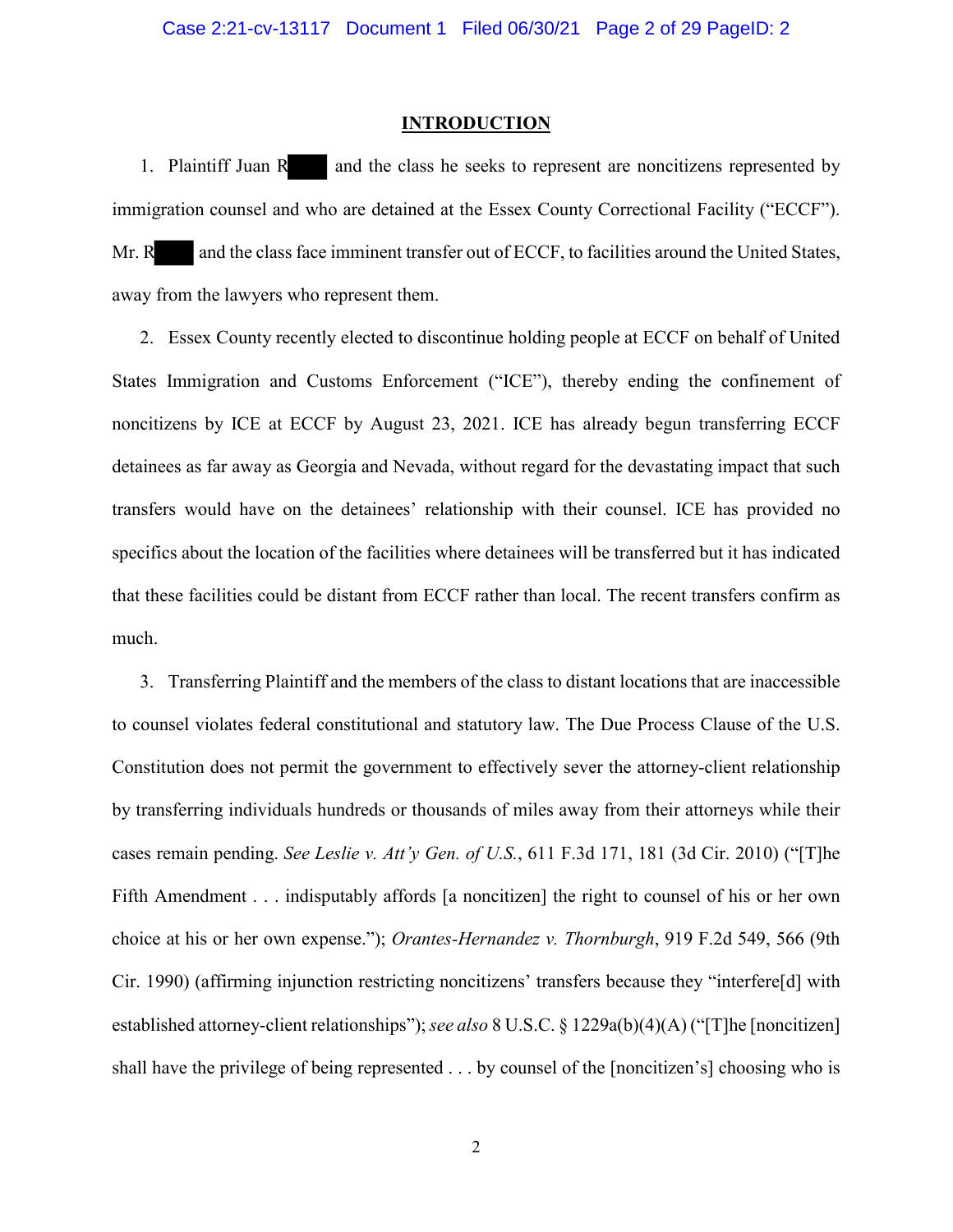#### Case 2:21-cv-13117 Document 1 Filed 06/30/21 Page 3 of 29 PageID: 3

authorized to practice in such proceedings."); 8 U.S.C. § 1362 ("In any removal proceedings . . . , the person concerned shall have the privilege of being represented . . . by such counsel, authorized to practice in such proceedings, as he shall choose.").

4. Therefore, Plaintiff asks this Court to prevent ICE from transferring immigration detainees currently held at ECCF and who are represented by counsel to facilities more than 100 miles from ECCF.

5. Plaintiff brings these claims for himself and for a class of similarly situated individuals. Plaintiff seeks to represent a class of all noncitizens who (1) are represented by immigration counsel and (2) are held in civil immigration detention at ECCF at any time between the commencement of this action and the entry of final judgment in this action.

### **JURISDICTION AND VENUE**

6. Jurisdiction is proper and relief available pursuant to 28 U.S.C.  $\S$  1331 (federal question); 28 U.S.C. § 1361 (mandamus); 28 U.S.C. § 2241 (habeas corpus); 28 U.S.C. §§ 2201, 2202 (declaratory judgment); 28 U.S.C. § 1651 (all writs); and 28 U.S.C. § 1343 (civil rights). A substantial, actual, and continuing controversy exists between the parties.

7. Venue is proper in the District of New Jersey under 28 U.S.C. § 1391, because at least one federal Defendant is in this District, Plaintiff is imprisoned in this District, and a substantial part of the events giving rise to the claims in this action took place in this District. Venue is also proper under 28 U.S.C. § 2243 because the immediate custodians of Plaintiff reside in this District.

#### **PARTIES**

#### **Plaintiff**

8. Plaintiff Juan R has been detained at ECCF since December 20, 2020. He understands that he is scheduled to be transferred imminently.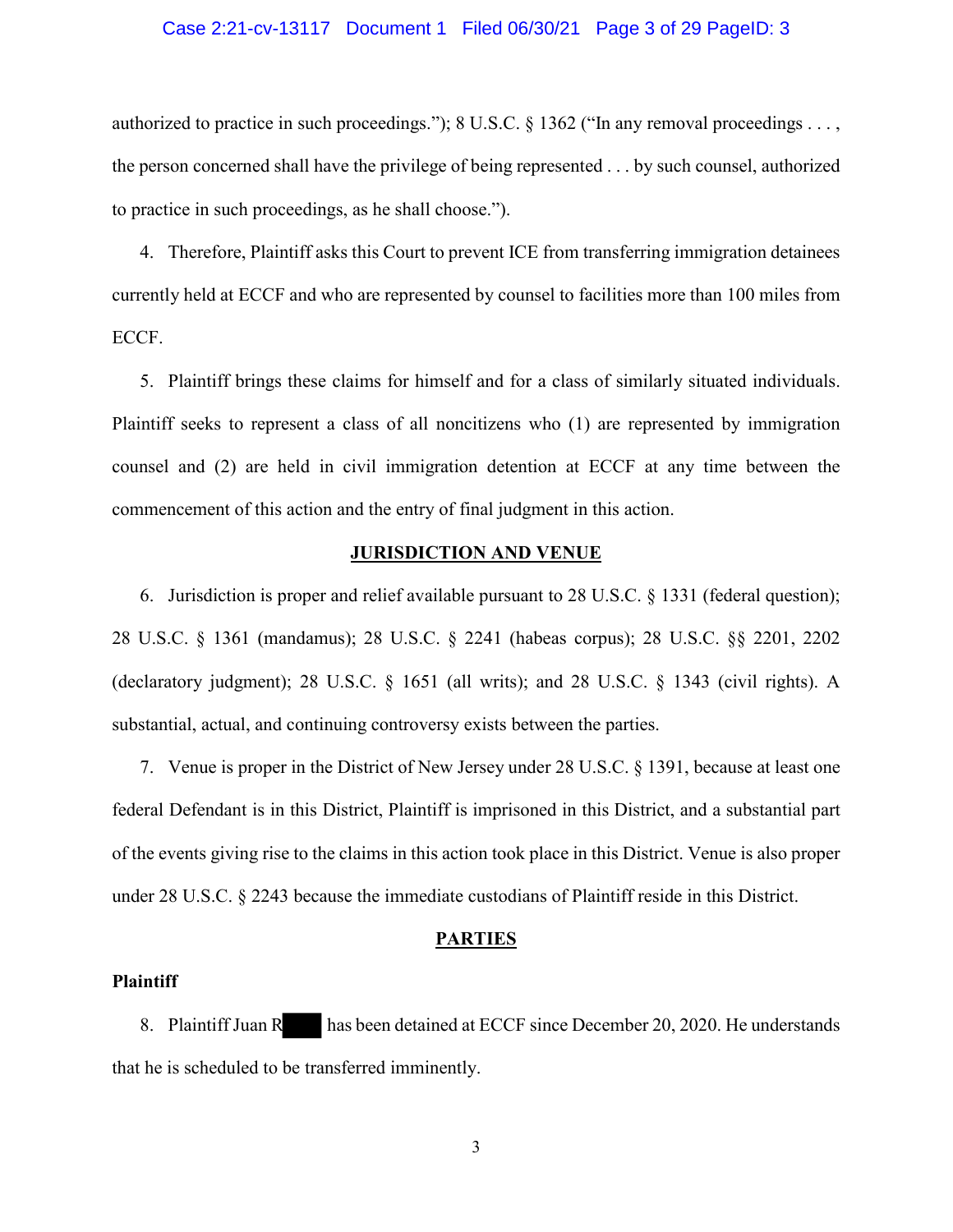### Case 2:21-cv-13117 Document 1 Filed 06/30/21 Page 4 of 29 PageID: 4

9. Mr. R is represented by counsel, Alejandra Chinea Vicente from the Rutgers Immigrant Rights Clinic. She meets with him weekly to represent him in his continuing proceedings. If he were transferred outside of 100 miles from ECCF, his lawyer would not be able to meet with him in person.

10. Mr. R is a native of El Salvador and came to the U.S. as a young teenager in 2006. He was arrested when a neighbor called the police after overhearing a verbal dispute between Mr.  $R$  and his partner. His partner is working with him to get the charges dismissed and they are awaiting a hearing to finalize the dismissal. The hearing is scheduled in New Jersey Municipal Court in October 2021.

11. Mr. R is currently appealing a denial of asylum at the Board of Immigration Appeals ("BIA"). He appeared *pro se* before the immigration judge and was unable to discuss the he faced in El Salvador, at least partially due to issues with the interpretation. With the help of an attorney, he hopes to show that he has a cognizable asylum claim based on persecution on account of his Catholic religion,

. Because *Matter of A-B-* was recently vacated, strengthening his claim, the BIA is likely to remand his case. Mr. R is also appealing a denial of a parole request. Additionally, his partner is due to give birth in July, which will make Mr. Recall eligible to apply for cancellation of removal.

12. Alejandra Chinea Vicente from the Rutgers Immigrant Rights Clinic has represented Mr. R since March 2021. She meets with him most weeks now that COVID-19 restrictions have been lifted. While COVID-19 restrictions were in place, they had trouble communicating over the phone. Mr. R does not understand her as well over the phone and is especially afraid to talk about in auditory range of other detainees, who have targeted him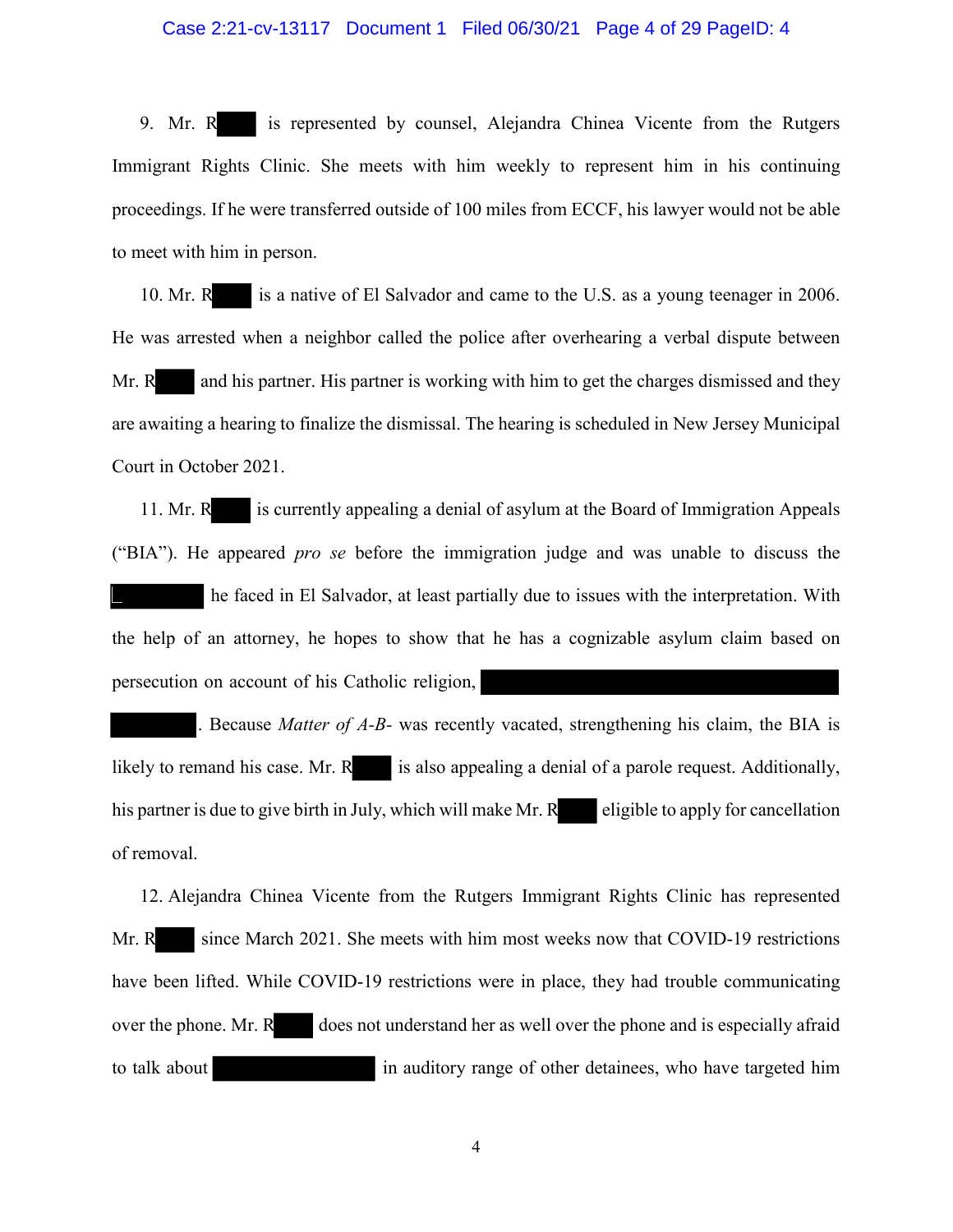#### Case 2:21-cv-13117 Document 1 Filed 06/30/21 Page 5 of 29 PageID: 5

because of **Exercise 1.** In-person meetings will be incredibly important for Mr. R claim going forward. In order to present his asylum claim, his attorney will need to have multiple in-depth discussions with him about and the trauma he experienced in El Salvador. In addition, cancellation of removal is a highly fact-specific claim that involves collecting evidence of good moral character in his community and showing the hardship his child and family will face if he is deported. If his appeal is successful, his attorney will need to prepare testimony and evidence for the hearing, which will involve additional in-person meetings. Finally, Mr. R  $\cdot$  close participation is essential to continue this appeal of his parole request.

### **Defendants**

13. Defendant United States Department of Homeland Security ("DHS") is a department of the executive branch of the United States government that is tasked with, among other things, administering and enforcing the federal immigration laws.

14. Defendant ICE is the agency within DHS that is specifically responsible for managing all aspects of the immigration enforcement process, including its vast network of immigration prisons. ICE is responsible for apprehension, incarceration, and removal of noncitizens from the United States.

15. Defendant Alejandro N. Mayorkas is the Secretary of DHS. Secretary Mayorkas is ultimately responsible for the actions of ICE. He is a legal custodian of Plaintiff and noncitizens incarcerated at ECCF. Secretary Mayorkas is named in his official capacity.

16. Defendant Tae D. Johnson is the Acting Director of ICE, a component of DHS. He is a legal custodian of Plaintiff and noncitizens incarcerated at ECCF. Director Johnson is named in his official capacity.

17. Defendant John Tsoukaris is the Field Office Director for the Newark Field Office of ICE.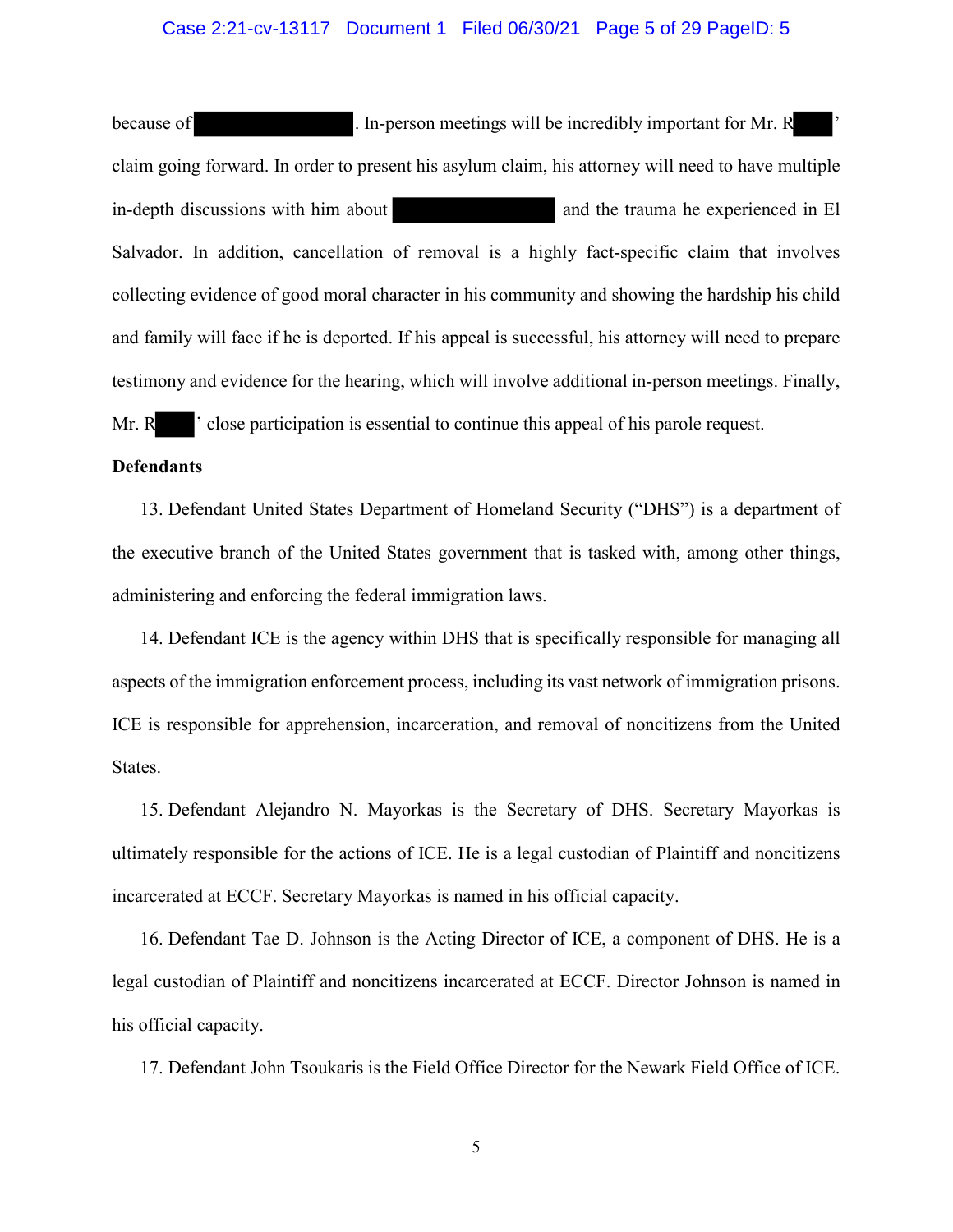### Case 2:21-cv-13117 Document 1 Filed 06/30/21 Page 6 of 29 PageID: 6

Director Tsoukaris is responsible for the enforcement of the immigration laws within this district, and for ensuring that ICE officials follow the agency's policies and procedures. He is a legal custodian of Plaintiff and noncitizens incarcerated at ECCF. He is named in his official capacity.

18. Defendant Michael Anderson is the Assistant Field Office Director ("AFOD") for the Essex Detained Program of the Newark Field Office of ICE. AFOD Anderson is a legal custodian of Plaintiff and noncitizens incarcerated at ECCF. He is named in his official capacity.

19. Defendant Guy Cirillo is the warden at ECCF. Warden Cirillo is a legal custodian of Plaintiff and noncitizens incarcerated at ECCF. He is named in his official capacity.

20. Defendant Alfaro Ortiz is the director at ECCF. Director Ortiz is a legal custodian of Plaintiff and noncitizens incarcerated at ECCF. He is named in his official capacity.

## **FACTUAL ALLEGATIONS**

### **Essex County Terminates Its ICE Contract**

21. For 13 years, Essex County has detained federal immigration detainees at ECCF, the county jail. ECCF reportedly has a total of 2,300 beds, nearly 800 of which have been used to detain noncitizens in recent years. $<sup>1</sup>$  $<sup>1</sup>$  $<sup>1</sup>$ </sup>

22. On April 28, 2021, Essex County Executive Joseph N. DiVincenzo, Jr. announced that detention capacity used to hold noncitizens at ECCF will be reallocated to jail inmates from Union County.

23. According to Essex County's contract with ICE, the agency must remove all detainees from ECCF within 120 days. As a result, ECCF must be depopulated by August 23, 2021.

24. As of June 24, 2021, 106 ICE detainees remained at ECCF. Upon information and belief,

<span id="page-5-0"></span> <sup>1</sup> Monsey Alvarado, *Essex County will end contract to house ICE detainees at Newark jail*, North Jersey (Apr. 28, 2021), [https://www.northjersey.com/story/news/new](https://www.northjersey.com/story/news/new-jersey/2021/04/28/ice-detainees-essex-county-newark-jail-contract-ended/4871219001/)[jersey/2021/04/28/ice-detainees-essex-county-newark-jail-contract-ended/4871219001/.](https://www.northjersey.com/story/news/new-jersey/2021/04/28/ice-detainees-essex-county-newark-jail-contract-ended/4871219001/)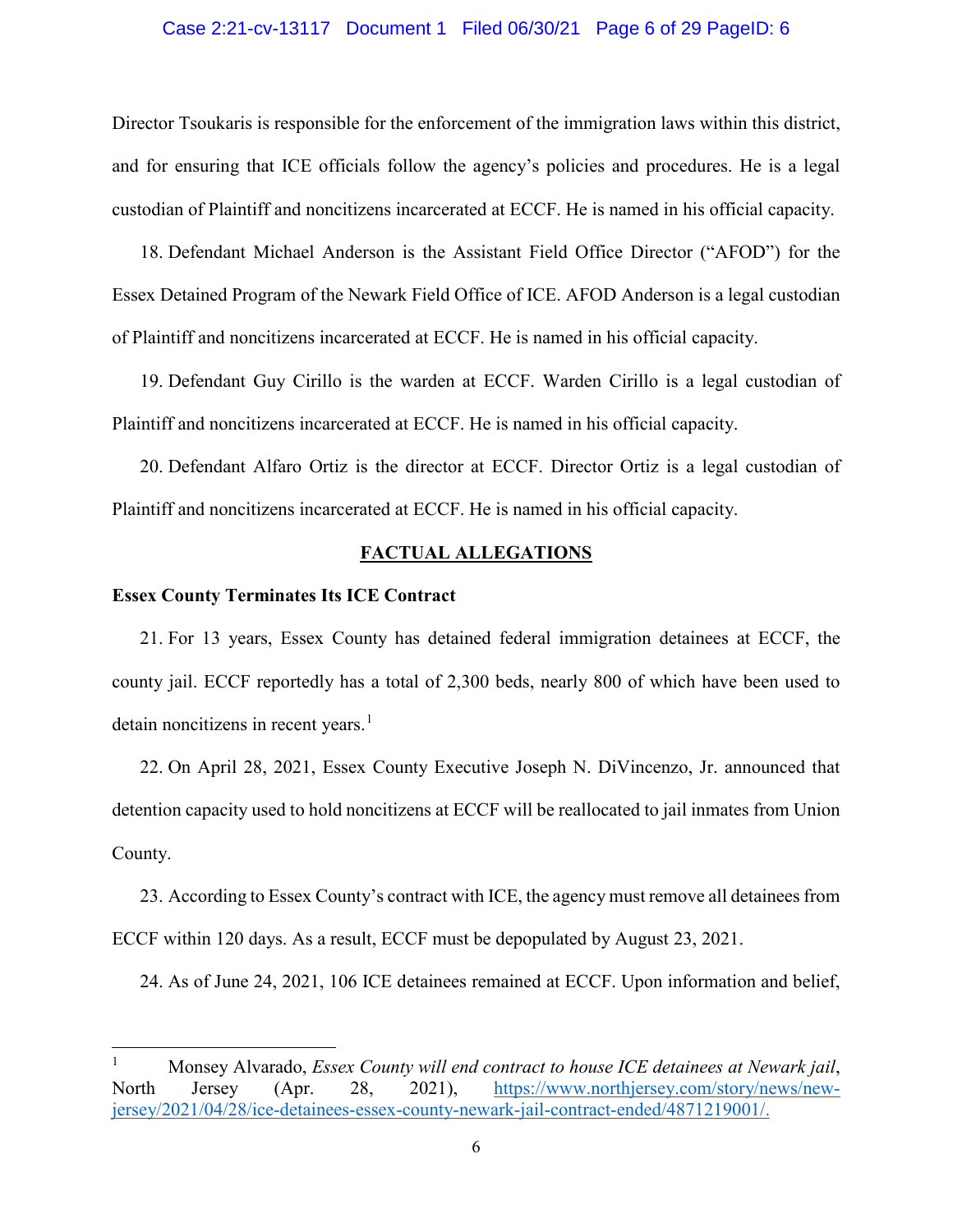### Case 2:21-cv-13117 Document 1 Filed 06/30/21 Page 7 of 29 PageID: 7

all but half a dozen of those detained are represented by counsel, primarily from four Legal Services Providers: American Friends Services Committee ("AFSC"), Legal Services of New Jersey ("LSNJ"), Rutgers Law School Immigrant Rights Clinic ("Rutgers"), and Seton Hall University of Law Immigrants' Rights/International Human Rights Clinic of the Center for Social Justice ("Seton Hall") (collectively "Legal Services Providers").

### **ICE's Decision to Transfer Inmates From ECCF**

25. Following the announcement that ECCF must depopulate by August 23, 2021, multiple groups and stakeholders, including the Legal Services Providers, have advocated for ICE to ensure that immigration detainees are not transferred to distant locations, to no avail.

26. On May 28, 2021, immigrant rights advocates, religious organizations, legal services providers, and concerned community groups called on ICE to release all detainees at ECCF and to end out-of-state transfers for all individuals who are not released.

27. In response to the May 28 letter, ICE did not commit to ending either detention or out-ofstate transfers. Instead, ICE indicated that "custody determinations are made on a case by case basis."

28. A spokesman for ICE Enforcement and Removal Operations in Newark further said the agency is considering all options for relocating ECCF detainees, including non-local facilities located nationwide.<sup>[2](#page-6-0)</sup>

29. Upon information and belief, ICE has since transferred several detainees from ECCF to ICE facilities located in Georgia and Nevada.

30. Thus, ICE has refused to (1) release Plaintiff or the other members of the putative class or (2) commit to transfer all immigrant detainees to a local facility that does not disrupt their

<span id="page-6-0"></span> <sup>2</sup> *See id.*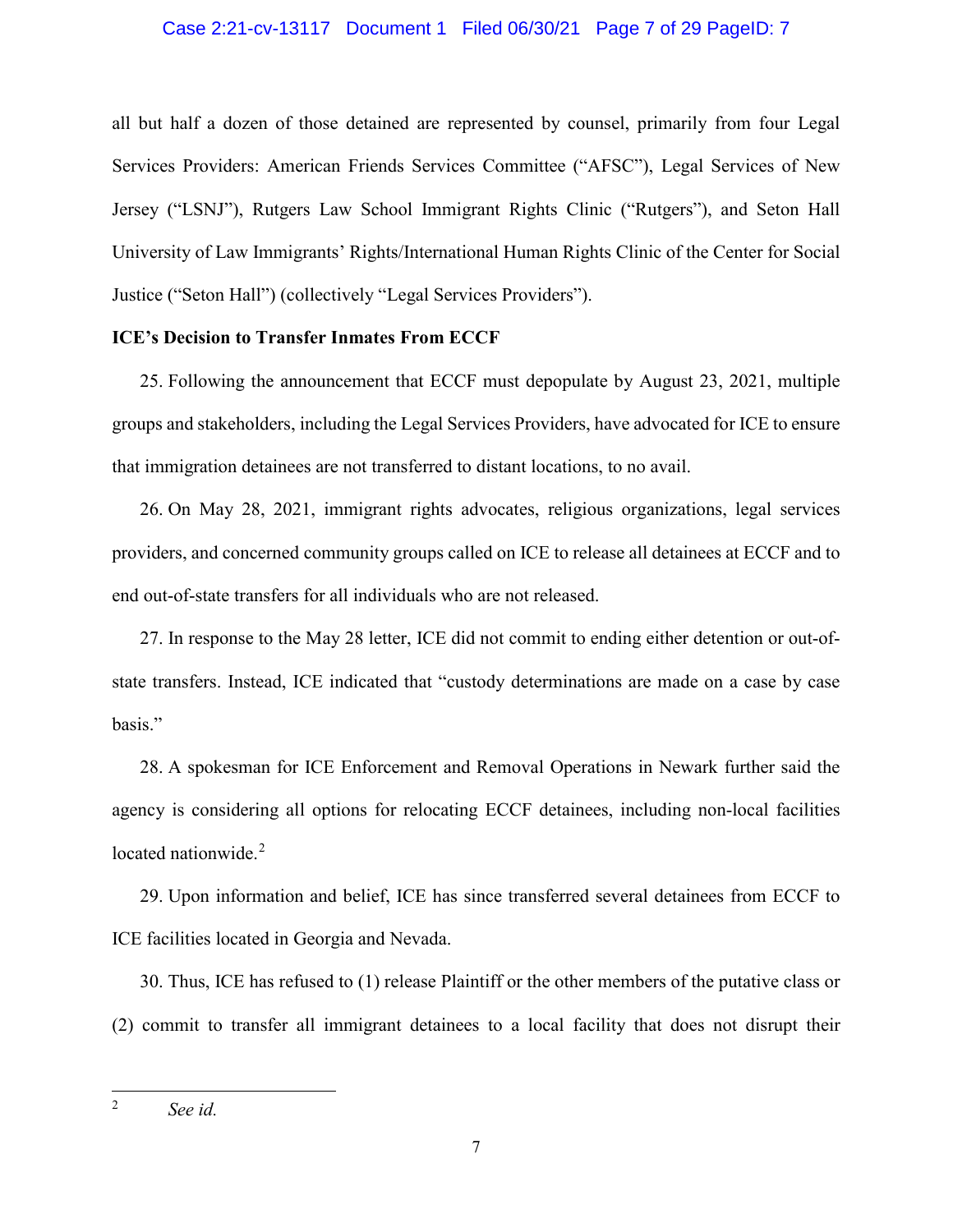#### Case 2:21-cv-13117 Document 1 Filed 06/30/21 Page 8 of 29 PageID: 8

relationships with their attorneys.

31. ICE is transferring detainees hundreds or thousands of miles away despite the existence of nearby facilities that could receive transfers from ECCF.

# **Defendants' Transfer Decision Interferes with Plaintiff's and Noncitizens' Right to Effective Assistance of Counsel**

32. Defendants' decision to transfer the noncitizens imprisoned at ECCF outside of a 100-mile radius of ECCF interferes with the right of the noncitizens, including Plaintiff and other members of the putative class, to effective assistance of counsel, including representation by the Legal Services Providers.

33. For Plaintiff and other represented noncitizens at ECCF, their attorneys do not have the capacity or the resources to travel to immigration prison facilities more than 100 miles from ECCF to conduct in-person meetings.

34. Many noncitizens, including Plaintiff, are unable to afford to retain counsel in the jurisdictions where they will be transferred.

35. Legal Services Providers and other attorneys only recently regained the ability to visit their clients, including Plaintiff, in-person to prepare for upcoming proceedings.

36. In-person meetings between noncitizens and their attorneys are critical to all aspects of effective representation in immigration proceedings including: (1) conducting an initial assessment of clients' legal claims and eligibility for relief such as asylum; (2) interviewing clients to obtain a lengthy personal declaration that often details traumatic facts about physical, sexual, and other violence; (3) counseling clients as to their legal options and developments in their case; (4) obtaining signatures on release forms when seeking client records from outside agencies; and (5) preparing clients to testify in court, including to face cross-examination by an experienced ICE attorney.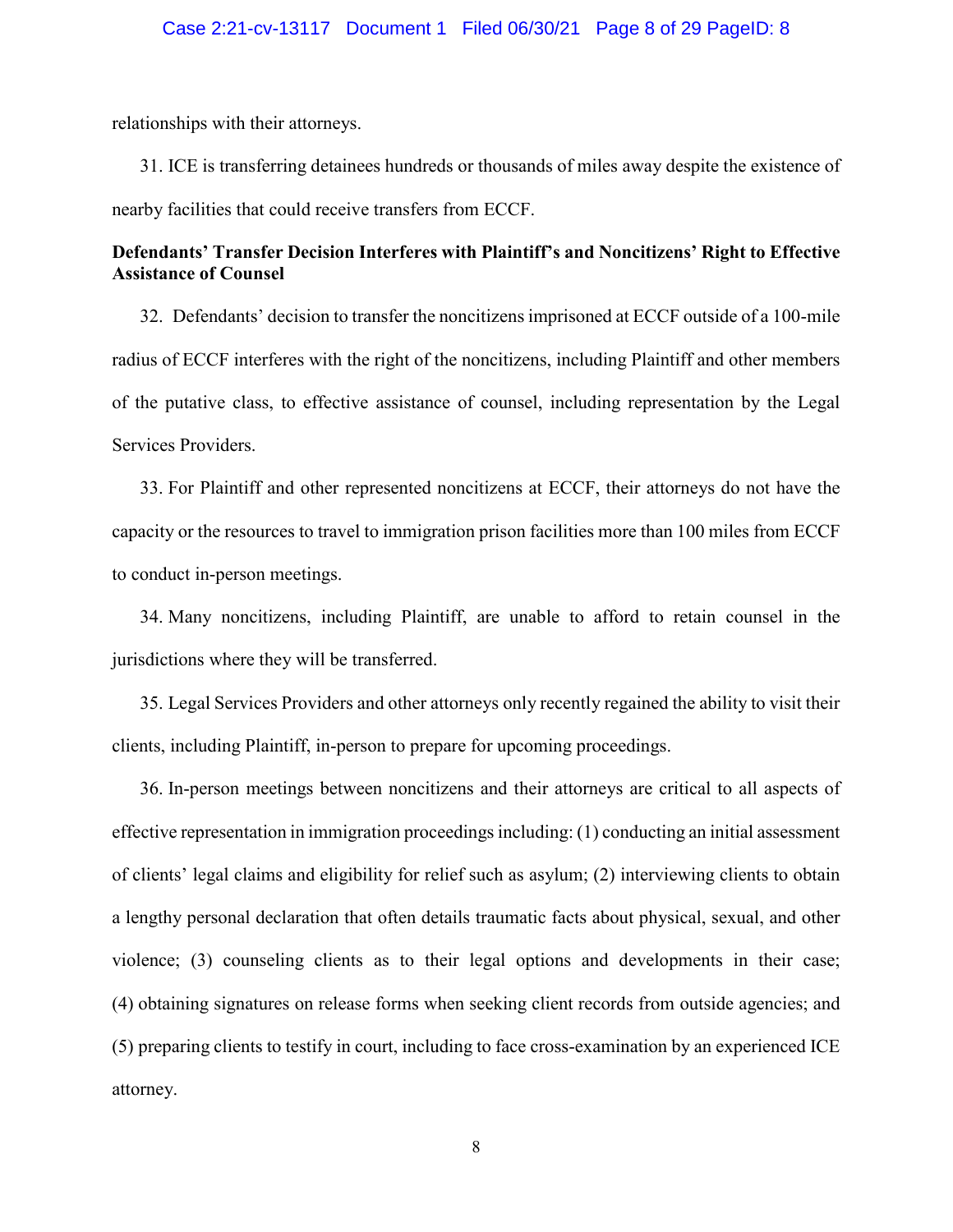### Case 2:21-cv-13117 Document 1 Filed 06/30/21 Page 9 of 29 PageID: 9

37. These conversations are often intricate and complex, and necessitate hours-long discussions with clients, often through interpreters. The Legal Services Providers generally anticipate that each attorney needs multiple in-person individual meetings to effectively prepare a client for a merits hearing.

38. Defendants' transfer decision also limits the means by which the noncitizens and their attorneys, including the Legal Services Providers, can communicate confidentially. Without the means of communicating confidentially with a client in-person, a lawyer cannot fully assess whether an immigrant has a basis for contesting removability or is eligible for immigration relief.

39. For instance, to determine whether a client is eligible for asylum, a lawyer must build sufficient trust and rapport to explore highly sensitive topics, such as whether a client is a victim of physical or sexual assault, whether a person has been diagnosed with a chronic or infectious medical condition, and/or whether a person has fled persecution because of his or her sexual orientation or gender identity. Likewise, in order to show an immigration judge why a client should be released on bond or deserves cancellation of removal, an attorney must frequently explore, often over several hours, a number of sensitive personal matters with the client. These conversations may include, for example, the harm that a client's young U.S.-citizen children or elderly parents may face should the client be deported, what efforts a client has made toward rehabilitation following a criminal conviction, whether a client is in recovery from substance abuse, and what efforts a client has made to assist with governmental investigations after being a victim of a crime. Should an attorney need to include this information in a written declaration or prepare a client for testifying in an adversarial proceeding, as is required for most forms of immigration relief, the conversations can often take several hours and require multiple in-person visits in order to solicit the relevant information and counsel a client.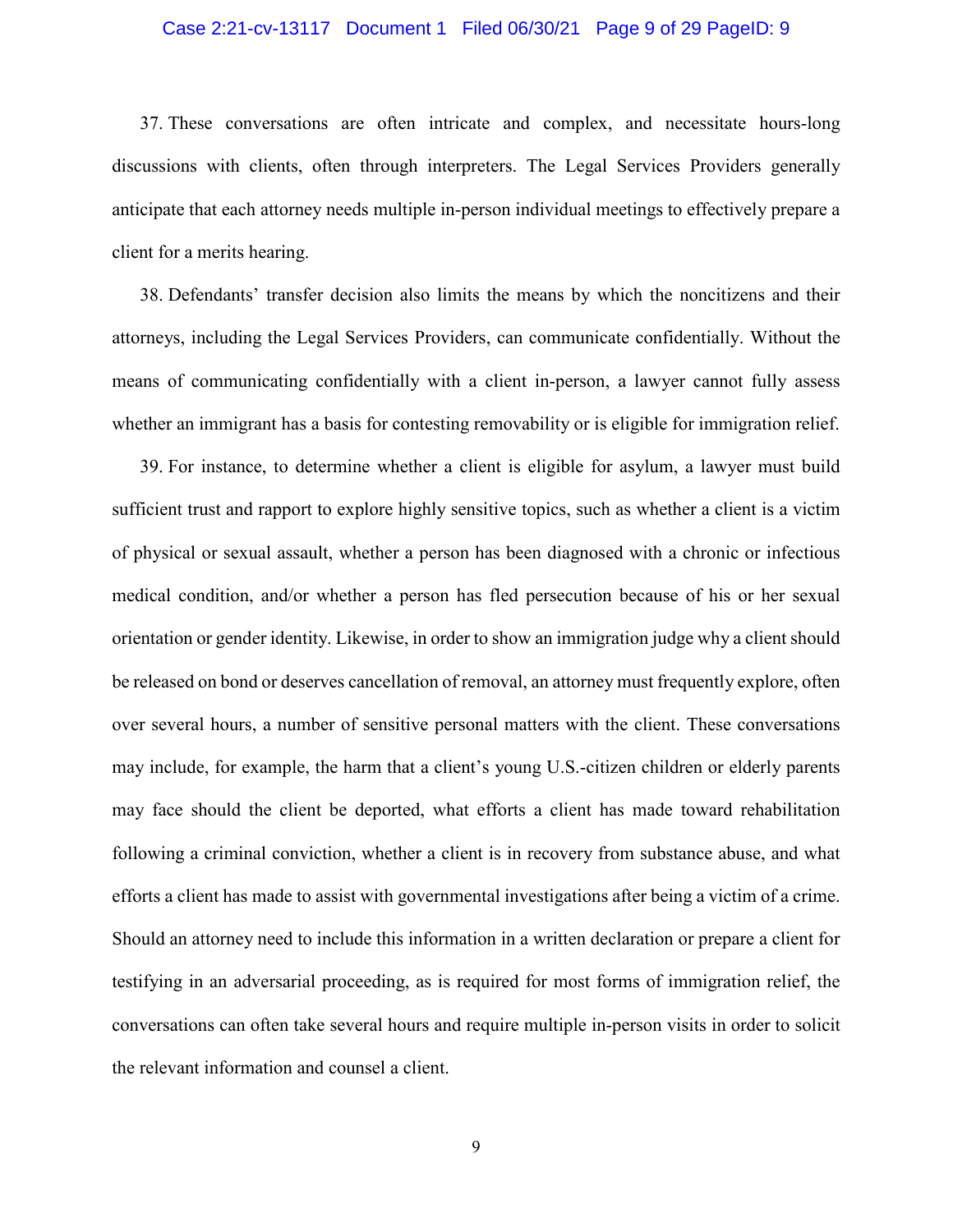#### Case 2:21-cv-13117 Document 1 Filed 06/30/21 Page 10 of 29 PageID: 10

40. Due to restrictions on telephone access and long delays in sending and receiving legal mail at immigration prison facilities, attorneys generally need to travel to meet their clients in-person. Those restrictions include failing to provide inmates with free calls, even to attorneys; requiring that a live person answer a call and have a pre-established account in order for the call to connect; charging prohibitively expensive rates; limiting the times during which telephones can be used; failing to allow incoming calls; not providing space for confidential calls; monitoring and recording conversations; and screening legal mail in a manner that significantly delays delivery.

41. Without in-person confidential meetings with their attorneys, imprisoned noncitizens are less willing to share private information about their cases, which undermines their attorneys' ability to provide their clients with legal advice and to represent them effectively in court.

42. Many of the harms that will result from Defendants' transfer decision previously materialized during the COVID-19 pandemic, when restrictions on in-person meetings were in effect. During the pandemic, Legal Services Providers were forced to provide representation without the in-person contact that is essential to their work. Attorneys and staff experienced limited access to phone calls, which reduced the amount of time that counsel could spend to prepare very fact-intensive declarations and testimony. Attorneys and staff were also unable to assess clients' credibility and mental health status. Clients were often unable to call from a private location, which meant that they could not freely discuss their cases with their attorneys. Moreover, background noises, echoes, and other audio interference often significantly affected call quality and communication.

43. The anticipated harms to the Legal Services Providers' ability to represent their clients also occurred, on a smaller scale, when individual clients were transferred to distant facilities in the past. If multiple clients are simultaneously transferred such distances, it would be impossible for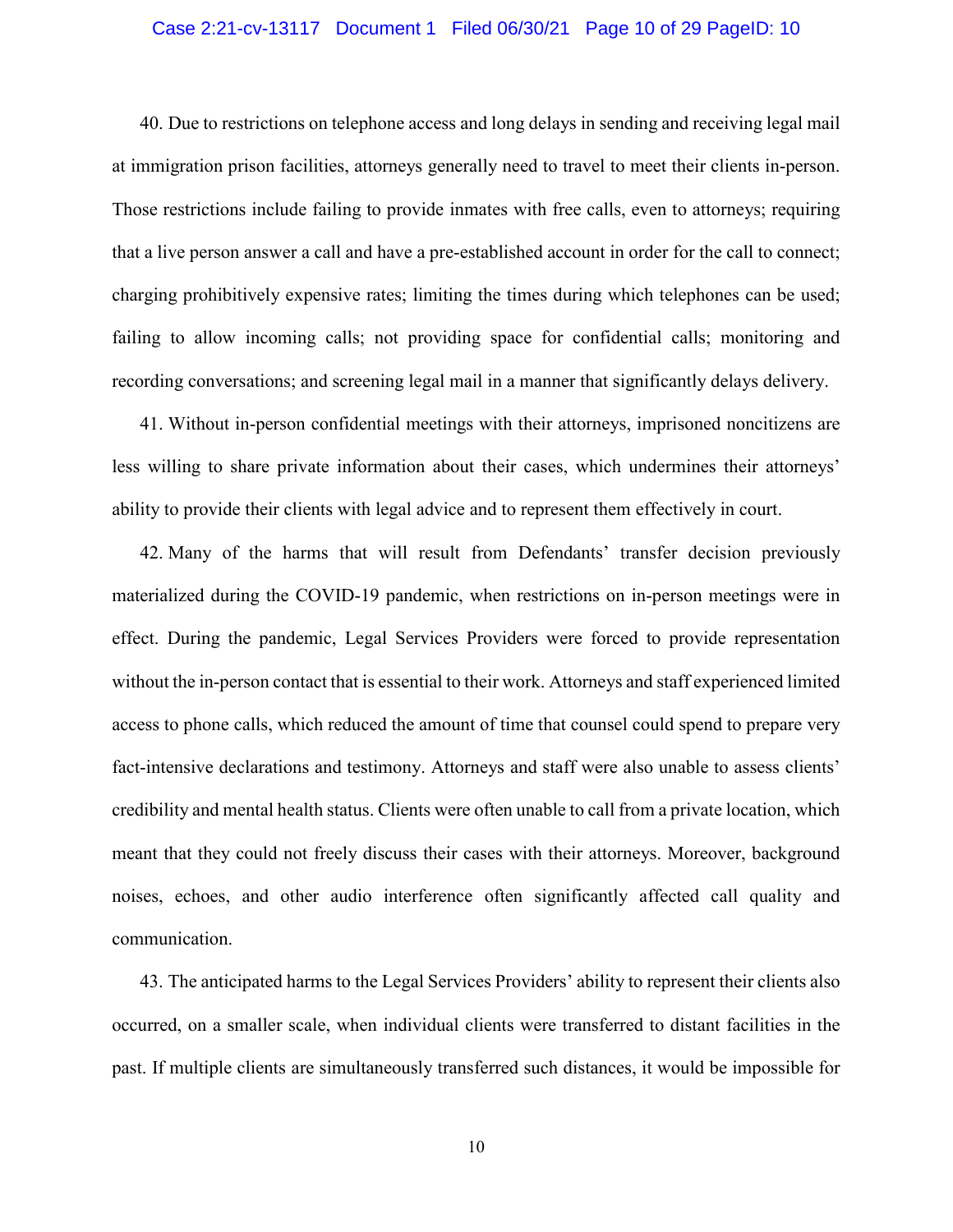#### Case 2:21-cv-13117 Document 1 Filed 06/30/21 Page 11 of 29 PageID: 11

Legal Services Providers to continue representing all of their clients.

44. Defendants' transfer decision, therefore, will inhibit crucial attorney-client communications and the attorney-client relationship.

45. If Plaintiff and other detained noncitizens at ECCF are transferred to locations more than 100 miles away from ECCF, the Legal Services Providers will likely have to discontinue representation of at least some, potentially many, of those transferred clients.

46. Even if representation could be continued for some clients, Defendants' transfer decision will force the Legal Services Providers to expend significant additional resources on representation, which limits the number of clients they can serve. When a client is transferred to another jurisdiction, counsel must expend resources to become familiar with the rules and practices of immigration judges and tribunals outside of their regular place of practice. A long-distance transfer can also lead the government to argue that new circuit law now applies to the case, which forces counsel to expend additional time on legal research and further limits their ability to serve more clients.

47. Defendants' transfer decision also harms the noncitizens' ability to communicate with lawyers assisting them with cases beyond their individual removal proceedings. For example, imprisoned noncitizens often require local attorneys to assist them in participating in family court, probate court, or child welfare proceedings, *see generally* ICE Detained Parents Directive, [https://www.ice.gov/parental-interest;](https://www.ice.gov/parental-interest) participating in state court proceedings to establish a conservatorship for individuals who are gravely disabled; and participating in state court proceedings to obtain post-conviction relief. Many imprisoned noncitizens also need to communicate with local criminal defense attorneys to discuss issues relating to a simultaneous criminal prosecution and post-conviction relief applications. Plaintiff and other similarly situated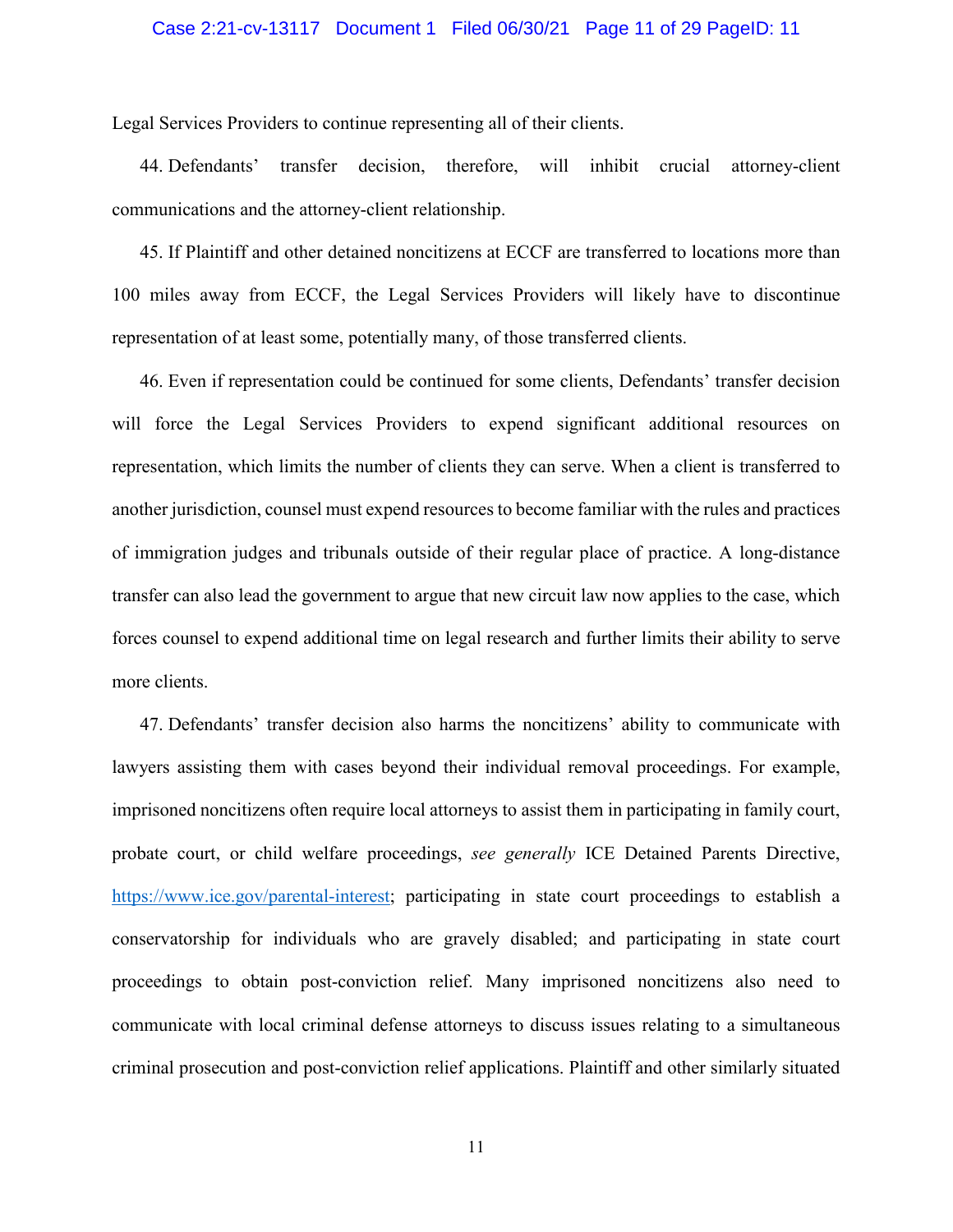### Case 2:21-cv-13117 Document 1 Filed 06/30/21 Page 12 of 29 PageID: 12

noncitizens also benefit from the community, family, and support structures present in New Jersey, which they would lose if transferred.

## **The Legal Services Providers' Representation of Plaintiff and Other Detainees at ECCF**

48. Legal Services Providers—AFSC, LSNJ, Rutgers, and Seton Hall—are the four providers of free legal representation to noncitizens who are detained and facing deportation in New Jersey. The Legal Services Providers are funded through New Jersey's Detention and Deportation Defense Initiative ("DDDI"), one of the only programs of its kind nationwide.

49. New Jersey Governor Phil Murphy and the New Jersey Department of Treasury established the DDDI program in 2018 because "[d]eportation is one of the harshest consequences an individual can face under U.S. law, yet most noncitizens do not have the right to appointed counsel and many cannot afford an attorney."[3](#page-11-0) Among other objectives, DDDI providers seek to prevent their clients, many of whom are long-time residents of New Jersey, from being permanently separated from their families and communities in the state and to protect them from potentially life-threatening risks in their clients' countries of origin.<sup>[4](#page-11-1)</sup>

50. DDDI attorneys provide consultations, advocacy, and full representation in immigration court. Their representation encompasses a wide range of legal services, including securing bond; winning cancellation of removal, asylum, withholding and Convention Against Torture claims.<sup>[5](#page-11-2)</sup>

51. Noncitizens represented by counsel are far more likely to be successful in court compared to unrepresented noncitizens. For instance, in the first year of DDDI's operation, 52% of DDDI

<span id="page-11-0"></span> <sup>3</sup> State of New Jersey, Governor Phil Murphy, *Murphy Administration Delivers on Promise to Provide Legal Representation for Noncitizens Facing Detention and Deportation* 1 (Nov. 19, 2018), https://nj.gov/governor/news/news/562018/approved/20181119a.shtml.

<span id="page-11-2"></span><span id="page-11-1"></span><sup>4</sup> New Jersey Coalition for Immigrant Representation, *Legal Representation Keeps Families Together and Strengthens Public Health: Findings from New Jersey's Detention and Deportation Defense Initiative Year 1* (July 2020), https://www.afsc.org/sites/default/files/documents/DDDI%20Report%207.29.2020.pdf. <sup>5</sup> *Id.* at 5.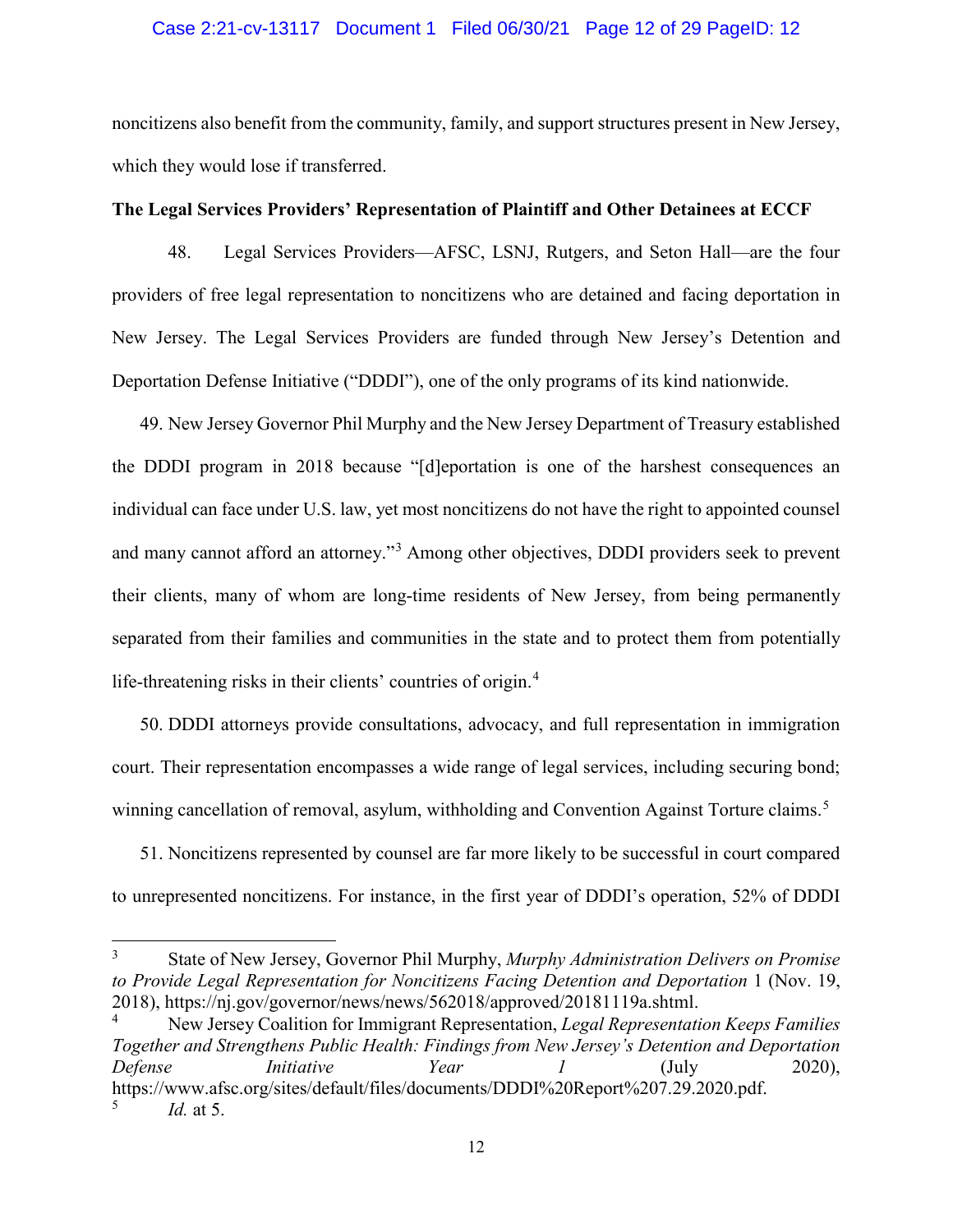### Case 2:21-cv-13117 Document 1 Filed 06/30/21 Page 13 of 29 PageID: 13

clients secured release from detention, whereas fewer than 18% of unrepresented noncitizens in New Jersey obtained such relief.<sup>[6](#page-12-0)</sup> More than 50% of DDDI clients who had a merits hearing prevailed, thereby avoiding deportation.[7](#page-12-1)

52. Transferring Plaintiff and other similarly situated detainees to distant ICE facilities impedes their ability to obtain the valuable services provided by DDDI attorneys and undermines the purposes of the DDDI program as a whole. *See infra* ¶¶ 57-64, 67-75, 78-85, 89-92.

53. Collectively, the Legal Services Providers represent a majority of the noncitizens detained at ECCF.

#### *AFSC*

54. AFSC's Immigrant Rights Program in New Jersey has provided legal representation for over 20 years to hundreds of immigrant detainees.

55. Through DDDI, AFSC represents detained individuals before the Executive Office for Immigration Review ("EOIR"), including removal and bond proceedings before the immigration court and BIA. AFSC represents some clients in petitions for review before the Third Circuit Court of Appeals and, in instances where AFSC is unable to provide full representation to a former client in a petition for review, it will endeavor to assist them to litigate their appeal and related motions pro se.

56. Between December 2018 and April 2021, AFSC represented 412 clients through DDDI. Between 2015 and 2020, AFSC represented an additional 894 detained clients through funding provided by a private foundation.

57. As of June 28, 2021, AFSC represents twenty-one clients at ECCF at various stages of their immigration proceedings. Five clients have active proceedings pending before the Elizabeth

<span id="page-12-0"></span> $\frac{6}{7}$  *Id.* at 6.

<span id="page-12-1"></span> $Id$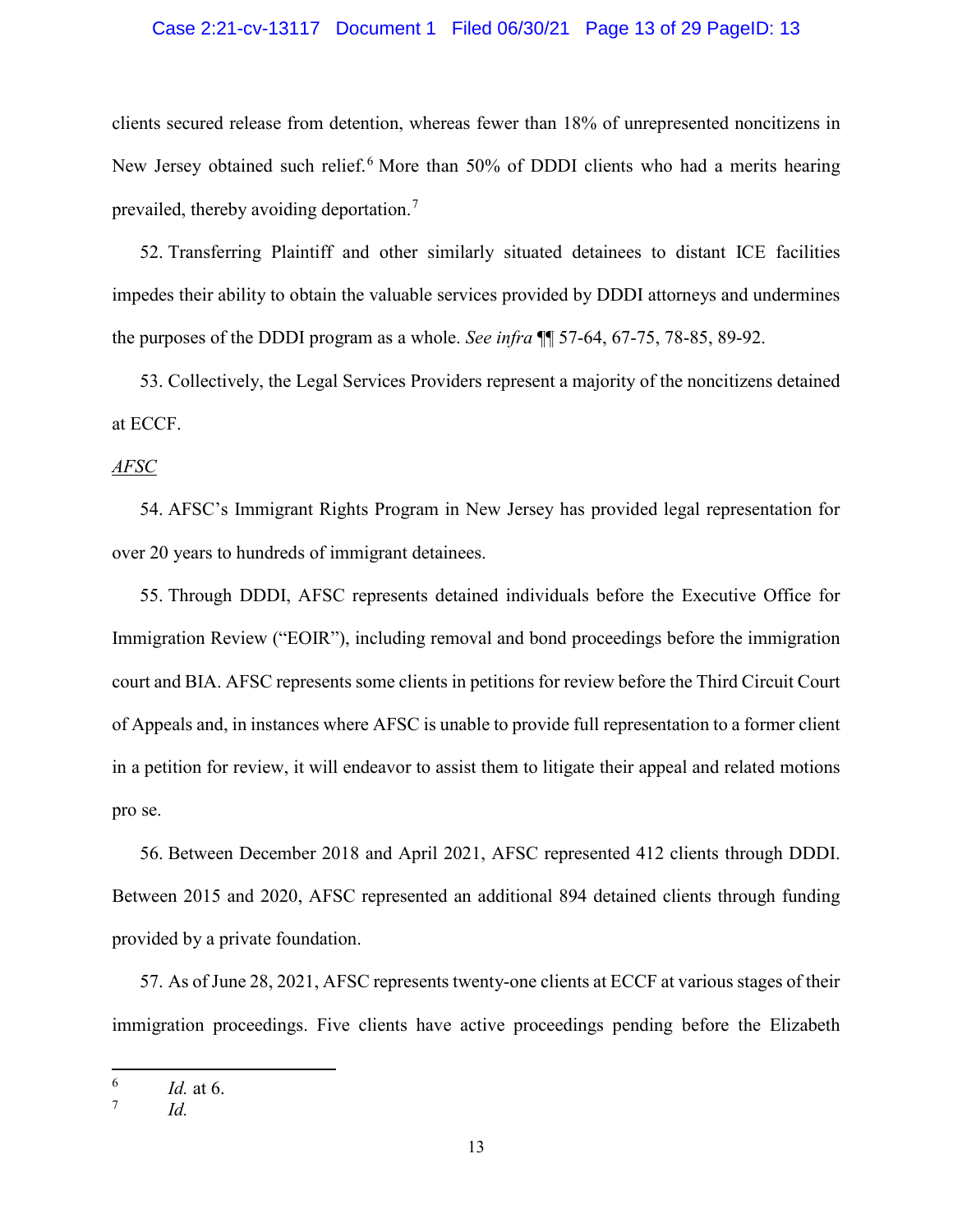#### Case 2:21-cv-13117 Document 1 Filed 06/30/21 Page 14 of 29 PageID: 14

Immigration Court; seven have pending appeals before the BIA and AFSC is preparing to file appeals for two additional clients; four have pending Petitions for Review at the Third Circuit Court of Appeals.

58. In-person contact with clients and personal appearance at court procedures and other adjudications is essential to AFSC's work. That is so for myriad reasons, including the sensitive nature of many immigration cases, which often turn on questions involving persecution, torture, domestic violence, human trafficking, and other serious harms; the traumatic experiences AFSC's clients must recount in seeking relief from removal; the level of detail, consistency, and persuasiveness required of clients' pleadings and oral testimony; and safety concerns at the detention facilities for the most vulnerable clients, including women, LGBTQ individuals, and survivors of domestic, sexual, and gender-based violence.

59. Confidential in-person legal visits are essential for AFSC attorneys to be able to communicate with clients and to provide effective legal assistance in their immigration cases. To adequately represent its clients, AFSC must conduct in-depth, in-person client interviews that explore highly sensitive topics, including violence and trauma, which may be critical to their immigration cases. For example, an individual's past persecution and violent attacks may form the basis for their fear of deportation and application for asylum. A client's history of sexual assault, childhood abuse, or trafficking may make them eligible for a U or T visa, or Special Immigrant Juvenile Status. For many of these applications, an individual must not only testify regarding the incident, but also its lasting impact on their life. Despite the highly sensitive nature, these topics must be repeatedly discussed in depth for an attorney to fully understand what occurred and how gravely it has impacted the client. Given the extremely sensitive nature of these conversations, trust and rapport must be built with clients to ensure open communication. In AFSC's experience,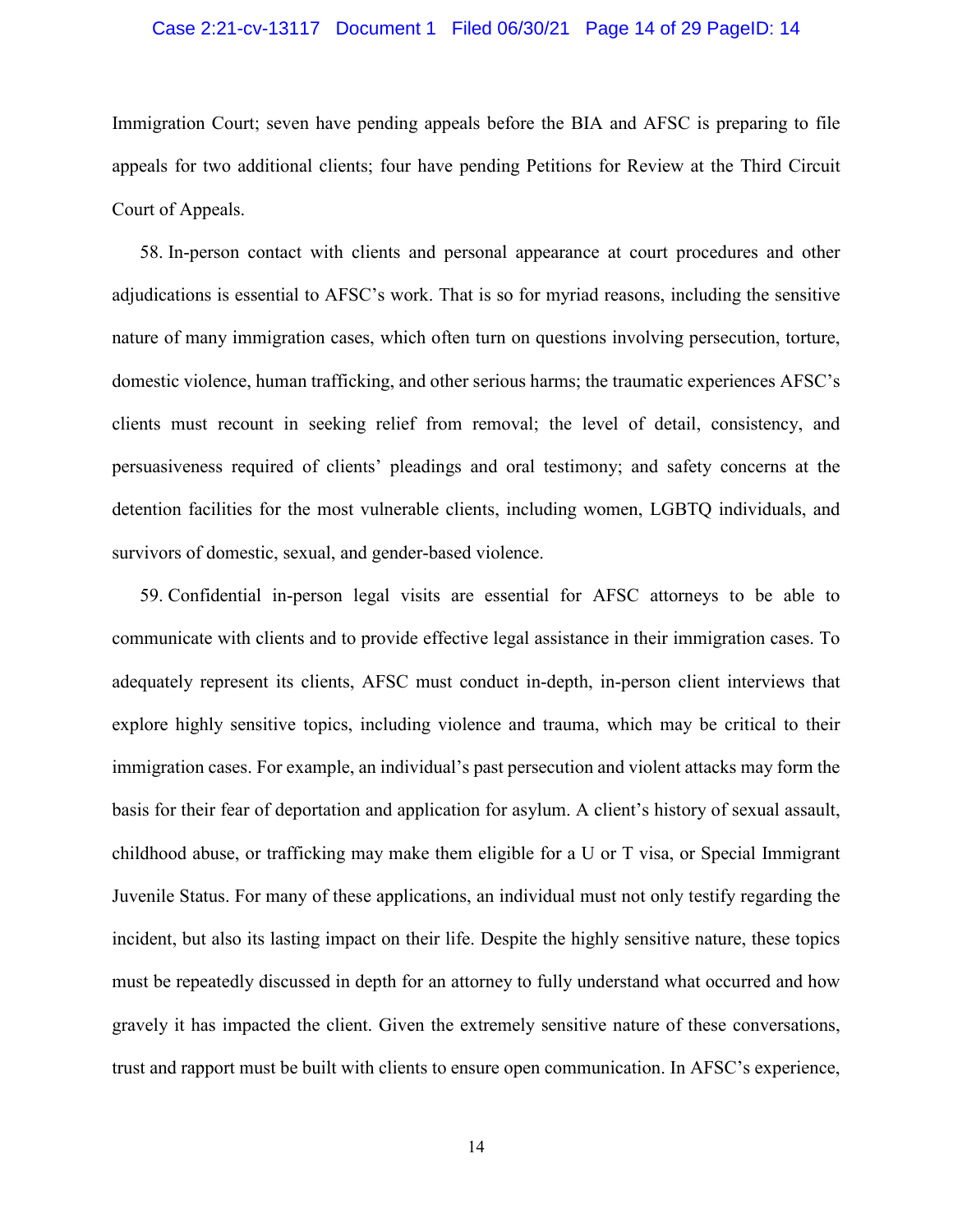#### Case 2:21-cv-13117 Document 1 Filed 06/30/21 Page 15 of 29 PageID: 15

it usually takes multiple in-person visits to build the kind of strong attorney-client relationship necessary to effectively represent a client who has experienced trauma, which is often the case with AFSC's clients.

60. AFSC staff must also frequently discuss their clients' health and medical needs, which may constitute the primary subject of a request for their release from detention or habeas petition, or may be highly relevant to an application for discretionary relief or a waiver based upon hardship to a client. Clients may feel uncomfortable discussing their health information over the phone, when they may be within earshot of officers or other detained individuals. Meeting with a client in-person can also improve the accuracy of information conveyed because the client can show their attorney where they may be in pain, and an attorney can see any scars that may become evidence in a client's asylum case. A psychological expert evaluating a client's mental health or cognitive disability can also conduct their examination with greater accuracy in-person where they can see a client's reactions and build rapport.

61. Thus, AFSC's representation of detained clients in removal proceedings often requires long and frequent in-person meetings at the detention centers. At minimum, for a client who is prepared to simply accept an order of removal at the first court appearance, AFSC must still conduct a twohour interview and consultation to provide the client with accurate advice and counsel.

62. In a typical asylum case, AFSC staff may (i) spend two hours conducting the initial interview and consultation, (ii) spend two-to-three hours preparing the client to testify at a "credible fear" screening interview, (iii) meet with the client twice for about two hours each time while preparing and reviewing the asylum application, (iv) spending several hours—and as much as ten hours or more—preparing the client's declaration and other supporting evidence, and (v) meet with the client over three or more meetings totally five-to-ten hour to prepare his or her in-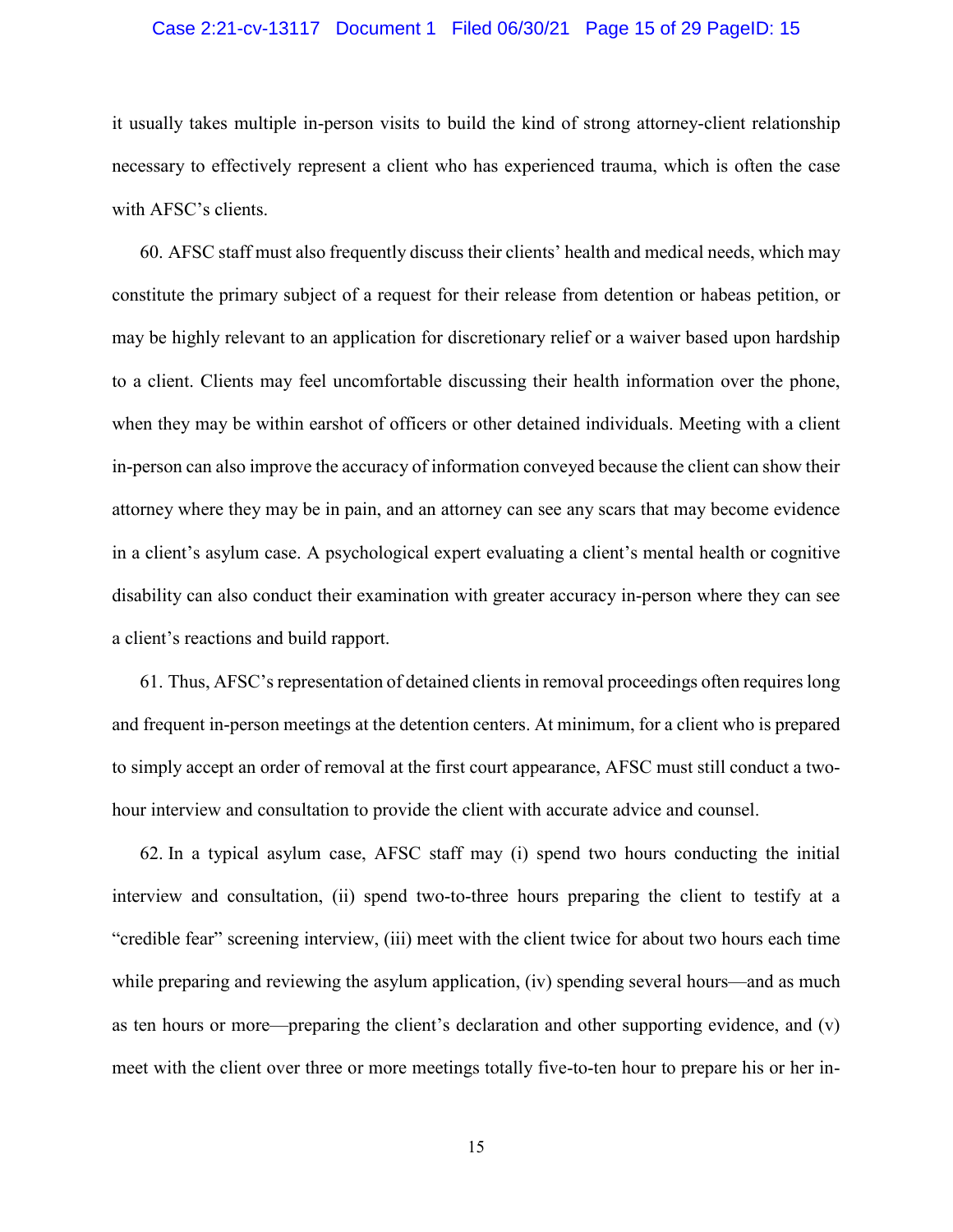#### Case 2:21-cv-13117 Document 1 Filed 06/30/21 Page 16 of 29 PageID: 16

court testimony. As such, a typical asylum case typically requires 15 to 20 hours of in-person meetings with the client. A particularly complicated or sensitive case may require more time. And in the event a client seeks bond, files an appeal, or requires advice or counsel regarding a collateral matter, the amount of in-person meeting time required increases further still.

63. The importance of frequent, in-person contact is demonstrated by the challenges posed by the pandemic. Beginning in March 2020 and throughout the height of the pandemic, restrictions on attorney visitation at the detention facilities forced AFSC to provide legal representation without in-person contact. This dramatically affected AFSC's ability to provide high-quality legal representation to the populations it serves. In particular, AFSC found that it made it drastically more difficult to accurately and completely draft applications for relief and supporting declarations, to prepare clients to testify at court appearances, and to effectively represent clients in immigration court.

64. The consequences of a long-distance transfer would be even more severe than those encountered during the pandemic. Although the restrictions during the pandemic were severe, AFSC were able to compensate in certain situations because of the proximity of the facilities where its clients were detained. For instance, AFSC was occasionally able to obtain a client's signature on an urgent pleading by visiting the detention facility. AFSC's familiarity with the detention centers and their staff also helped navigate emergency situations. As the pandemic recedes, vaccinated staff have begun to visit clients in person at the detention facilities and file documents in person at the immigration court. AFSC anticipates substantially increasing the frequency with which its staff attends court and visits clients in person.

65. If AFSC clients were transferred to locations more than 100 miles away from ECCF, AFSC staff would not be able to visit them or attend court in person. AFSC simply does not have the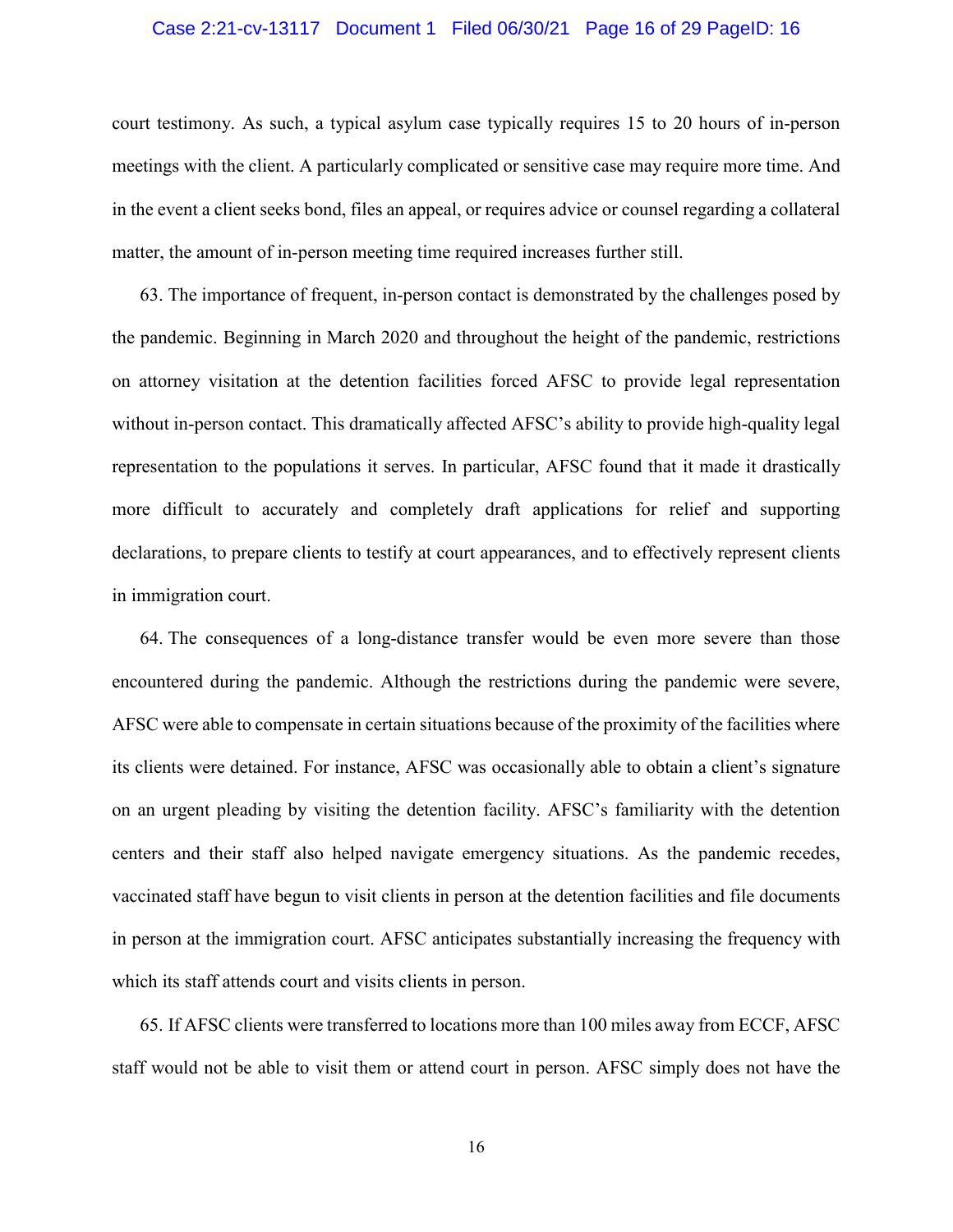#### Case 2:21-cv-13117 Document 1 Filed 06/30/21 Page 17 of 29 PageID: 17

budgetary flexibility nor the necessary time to regularly travel beyond its region. This, coupled with the organization's lack of familiarity with far-flung detention facilities, would make continued representation of certain clients impossible.

### *LSNJ*

66. LSNJ's Immigration Representation Project has been providing direct representation to individuals in immigration proceedings since 1998, and LSNJ is now one of the largest non-profit providers of legal services to noncitizens in the state.

67. LSNJ currently represents eleven individuals detained at ECCF; three have cases currently pending before the Elizabeth Immigration Court, and eight have pending appeals before the BIA. Two also have pending petitions for writ of habeas corpus, and several others will soon be entitled to file habeas petitions based on prolonged detention.

68. Continuing to represent these clients if they were transferred more than 100 miles away from ECCF would be extraordinarily difficult, and LSNJ would likely have to withdraw from many of these cases or decline to represent existing clients in future stages of their cases. LSNJ staff could not travel more than two hours for court appearances or for in-person meetings with clients. The organization's budget does not provide for it, and such travel would limit the number of people LSNJ could represent.

69. In-person interviews are critical to LSNJ's work due to the need to build trust and discuss sensitive subjects. Beside the logistical constraints, phone calls do not allow LSNJ attorneys to adequately represent their clients. Almost all of LSNJ's cases include sensitive subject matter, including past trauma, criminal histories, mental health and substance abuse concerns, sexual orientation, and family issues. Therefore, it is absolutely critical that LSNJ staff is able to read visual cues and build trust with clients and speak to them in a confidential setting.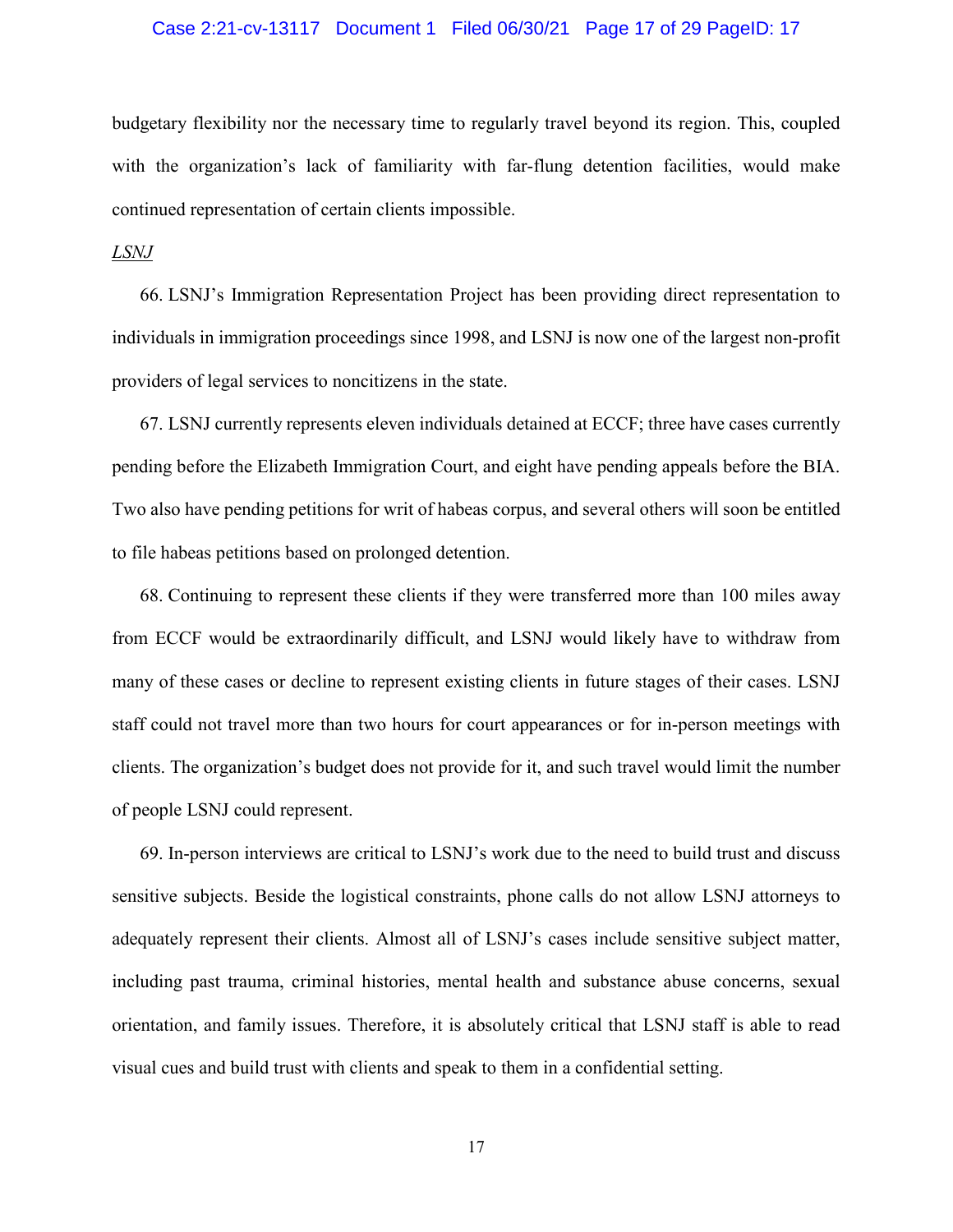#### Case 2:21-cv-13117 Document 1 Filed 06/30/21 Page 18 of 29 PageID: 18

70. Often, LSNJ needs to work with an interpreter, which is much more difficult to manage via phone. Many jail phone lines do not allow three-way calls, making it entirely impossible to connect an interpreter, or forcing an attorney to use multiple phones on speaker and greatly reducing the quality of the audio, and therefore, communication. Often the interpreter struggles to hear the client and has to constantly ask for repetition, or otherwise interrupt the client so that they can interpret. This is especially problematic because the facility generally limits the time for a call, so it is difficult to complete a complex conversation in the time allotted.

71. During the height of the COVID-19 pandemic, LSNJ was forced to provide representation without the in-person contact that is essential to its work. LSNJ staff experienced limited access to phone calls, which forced staff to restrict the time it takes to prepare very fact-intensive declarations and testimony. LSNJ staff has been unable to assess clients' credibility and mental health status by interacting with them face-to-face, even though a judge will ultimately see them on video and make key determinations based on such observation. In many cases, phone calls with clients have not been from private locations, which has hampered LSNJ's ability to gather key facts. Often, there is background noise or an echo that makes it difficult to hear.

72. When ECCF recently began to permit in-person attorney-client visits, LSNJ supervisors announced to the organization's staff that they are expected to visit their clients in person for all substantive meetings. Such visits have already improved representation.

73. Transferring LSNJ's clients more than 100 miles away would re-impose the limitations under which the organization was forced to operate during the pandemic, depriving clients of the meaningful representation to which they are entitled under the Due Process Clause and the Immigration and Nationality Act. In fact, in many ways the situation would be worse, because even throughout the pandemic LSNJ staff was able to appear for court hearings in person, and drop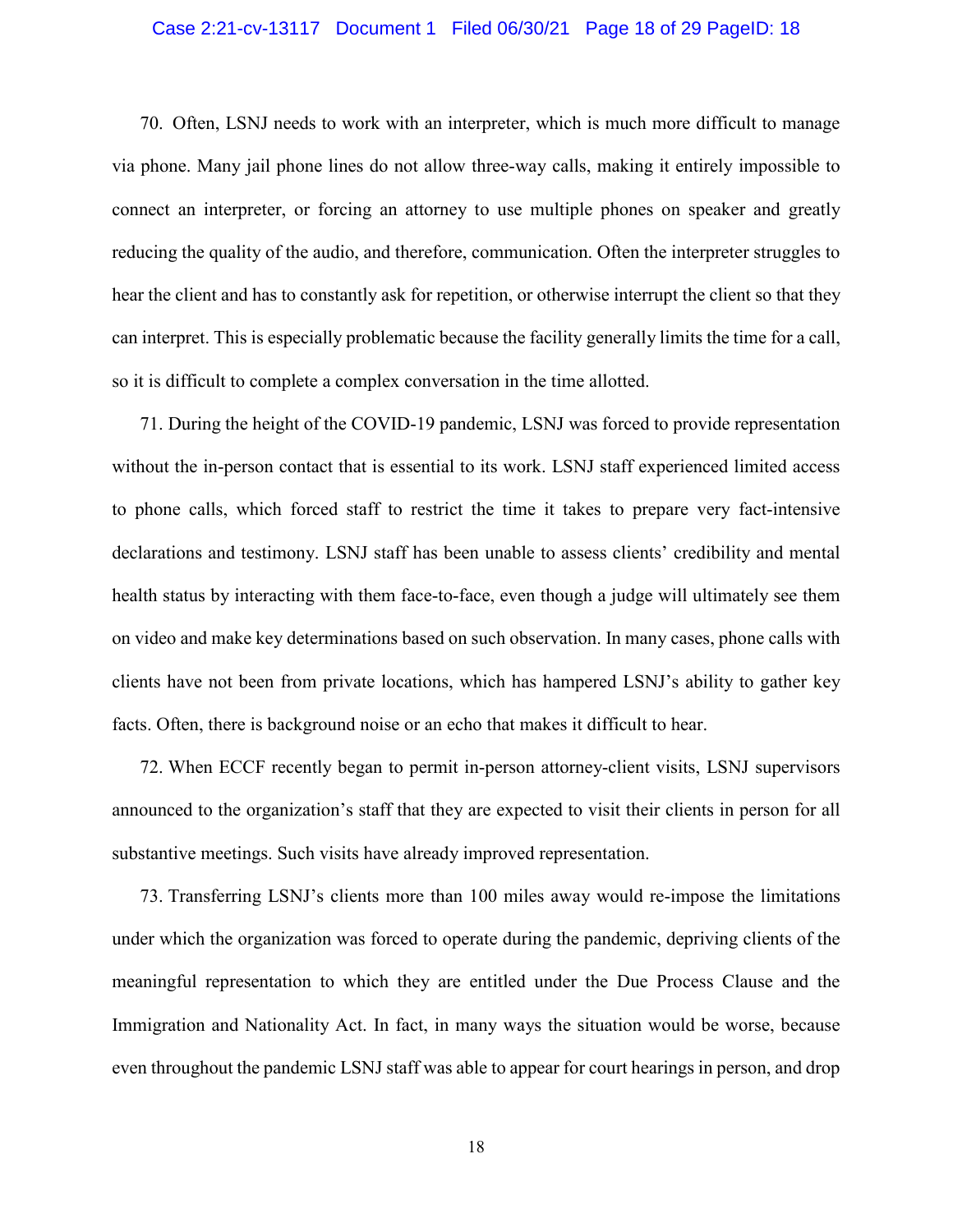#### Case 2:21-cv-13117 Document 1 Filed 06/30/21 Page 19 of 29 PageID: 19

off and pick up documents for clients at ECCF. None of this would be possible if LSNJ clients are hundreds of miles from the LSNJ office.

74. If LSNJ clients are transferred more than 100 miles outside of ECCF, LSNJ will have to undertake significant additional efforts to request that ICE bring them back, and, if those fail, to assist them in finding representation elsewhere. If they are not able to do so, LSNJ will have to spend significant additional resources to try to communicate with them remotely. It could take approximately twice as long to complete each discrete task that is necessary for their representation due to the inability to meet in-person. These efforts would make it more difficult for LSNJ to take on and represent other clients.

75. In the past, client transfers have significantly impacted the organization and its clients. During 2020, one client was transferred from New Jersey nearly 350 miles away to the Buffalo Federal Detention Center prior to his individual hearing. LSNJ had to expend significant resources to prepare him for the hearing; attorney and several witnesses had to travel from New Jersey to Buffalo to represent him at that hearing.

76. It would be impossible for LSNJ to expend that level of resources in numerous cases at once—and certainly not for all eleven of its clients at ECCF. Such transfers would seriously jeopardize the organization's ability to continue intaking and representing new clients.

#### *Seton Hall*

77. The Immigrants' Rights/International Human Rights Clinic at Seton Hall University of Law has been representing detained immigrants for over twenty-five years. Since the inception of its DDDI program in 2018, it has provided full representation to over eighty-five detained clients in New Jersey and pro se assistance to many more.

78. Seton Hall is currently representing nine individuals in removal and bond redetermination

19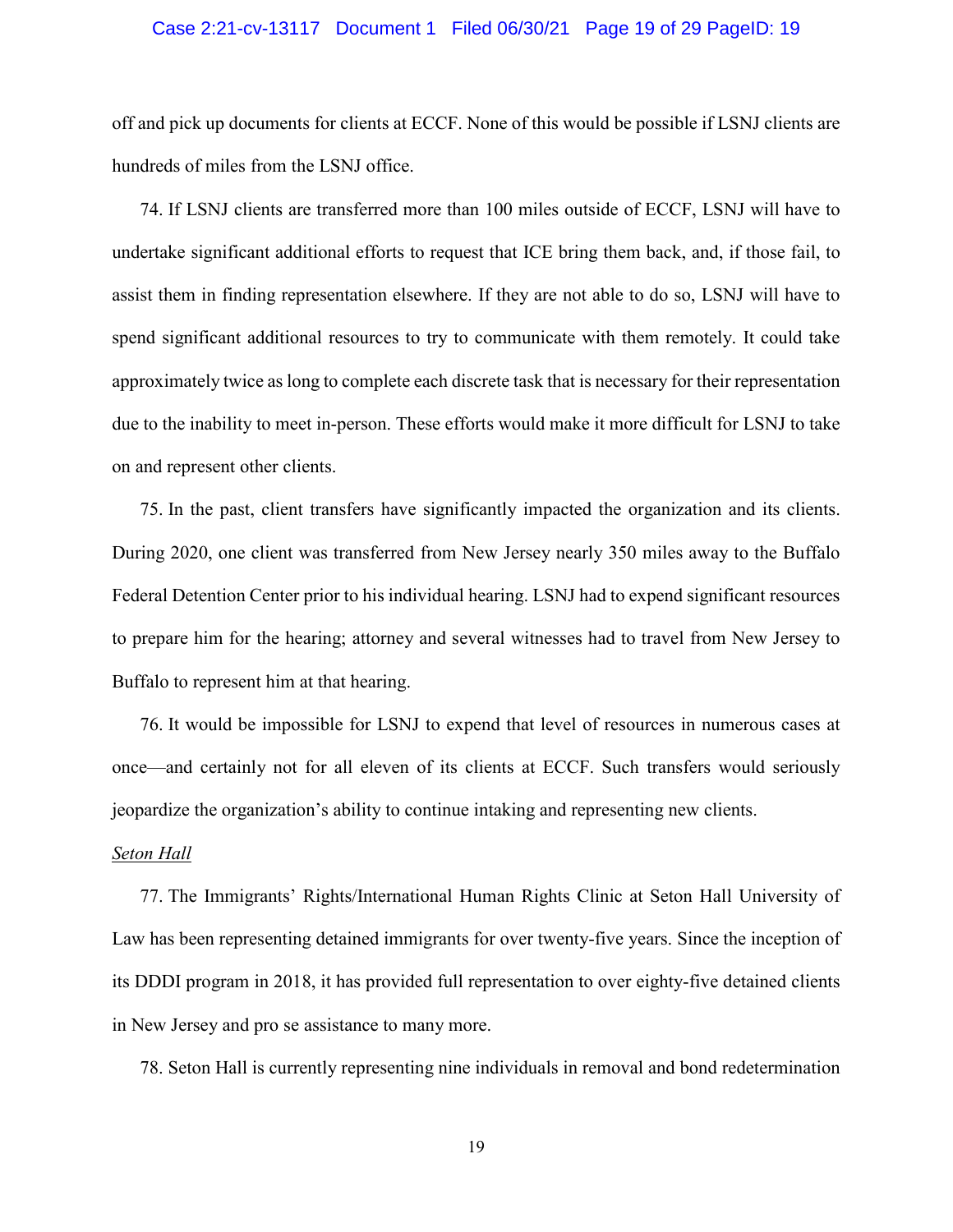#### Case 2:21-cv-13117 Document 1 Filed 06/30/21 Page 20 of 29 PageID: 20

proceedings, and is considering representing five more. Some of their detained clients are pending appeals before the Third Circuit. They are pursuing a variety of claims for relief, including asylum, cancellation of removal, Convention Against Torture relief, requests for prosecutorial discretion.

79. Meeting with clients in-person is a vital part of Seton Hall's practice to build trust with clients. To represent their clients, attorneys must have lengthy confidential and private conversations with clients. This is true at all stages of immigration proceedings because even while pending appeal, detainees may be filing motions to reopen, challenging prolonged detention, applying for stay, or filing applications with USCIS, among other possibilities.

80. In the course of representation, attorneys must regularly review documents with clients and obtain their signatures. Seton Hall must frequently prepare applications for immigration court in a matter of a few days to preserve a client's eligibility for relief. This would be impossible if the attorneys cannot meet with their clients in person.

81. In-person meetings are critical for clients with mental health issues, PTSD, or physical impairments such as speech or hearing difficulties. Transfers will also be especially devastating for clients with pending habeas petitions or with pending criminal cases. Those with pending criminal cases need to communicate with criminal defense attorneys.

82. During the COVID-19 pandemic, Seton Hall was forced to communicate virtually, but was still able to conduct video visits from within the ECCF. If their clients are transferred even this will not be an option. While the COVID-19 restrictions were in place, Seton Hall attorneys had difficulty building a relationship with their client, explaining what was happening to the client, and fully preparing for complex hearings and interviews.

83. Transfers resulting in a venue change outside of the Third Circuit will adversely affect some clients' ability to obtain release. Third Circuit precedent allows clients the opportunity to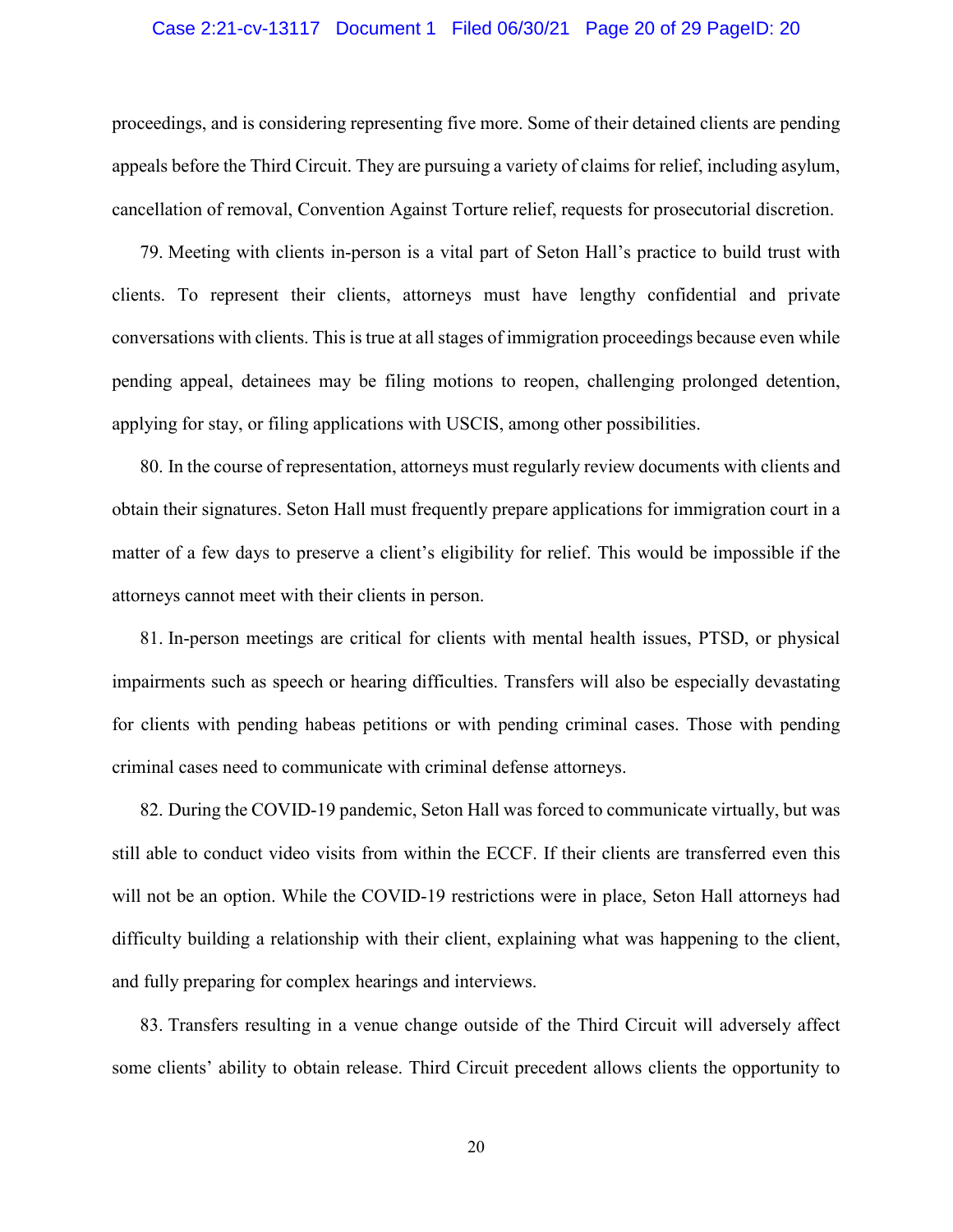#### Case 2:21-cv-13117 Document 1 Filed 06/30/21 Page 21 of 29 PageID: 21

seek bond when they have been subjected to prolonged detention. If they are transferred outside the Third Circuit they will almost certainly not benefits from this precedent. A venue change would be extraordinarily challenging for Seton Hall attorneys who are not familiar with immigration precedent in other circuits.

84. Transfers more than 100 miles away from ECCF will also make it difficult for Seton Hall's clients to present witnesses, who will have to appear telephonically.

85. Though Seton Hall intends to attempt to continue representation, it will likely be impossible for staff to travel more than 100 miles, roughly a two hour drive one way, to meet with clients or appear in court. Thus, they may be forced to withdraw. Most of their clients cannot afford private counsel.

86. Some of Seton Hall's clients have been transferred in the past, and these transfers have raised severe communication difficulties. One client transferred to Batavia, NY, and their attorney could only communicate with pre-scheduled phone calls once a week for no more than an hour. The attorney was unable to visit in person and had substantial difficulty preparing an individual merits hearing. Another client was transferred to Miami, Florida. The attorney had significant difficulties scheduling confidential phone calls that were limited to once per week or fewer. The attorney was unable to meet in person.

#### *Rutgers*

87. Since the inception of its DDDI program, the Immigrant Rights Clinic at Rutgers Law School has provided representation to over 110 clients.

88. Three of Rutgers' clients were transferred from ECCF to other facilities between June 28 and June 29, 2021.

89. As of June 29, 2021, Rutgers represents 15 clients who remain detained at ECCF. Two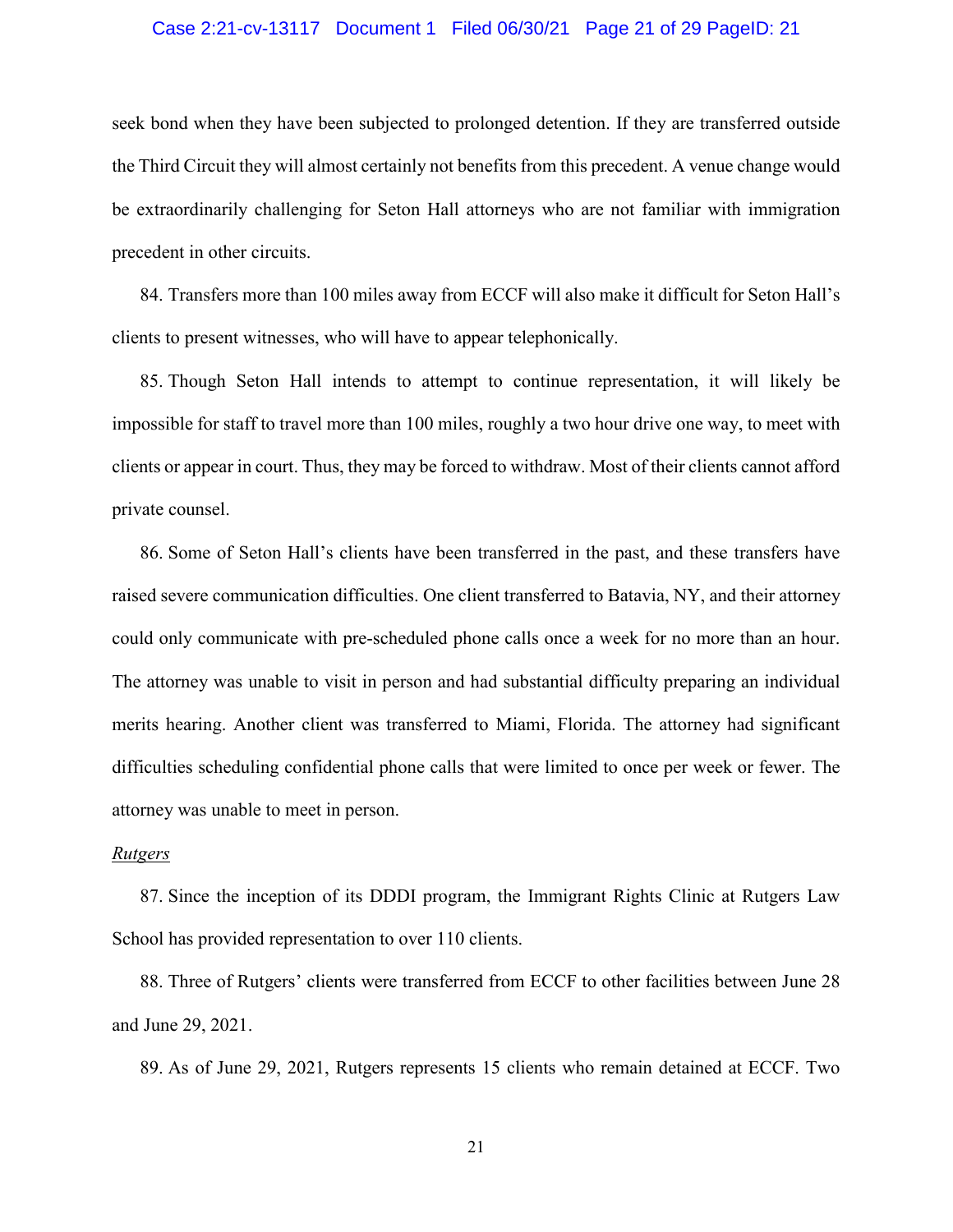#### Case 2:21-cv-13117 Document 1 Filed 06/30/21 Page 22 of 29 PageID: 22

individuals have pending cases before the Immigration Court; seven individuals have pending appeals before the BIA; four individuals have petitions for review pending before the Third Circuit; and two individuals are nearing the end of their proceedings and are slated to be deported soon. Two clients have open matters in New Jersey state criminal courts. Rutgers also has pending requests for release/prosecutorial discretion for three clients, and is preparing parole requests for six additional clients that will require new evidence gathering and arranging for mental/psychological evaluations if they are transferred.

90. In-person preparation is critical to Rutgers' clients' ability to fully present their cases, to ensure that they fully understand how the proceedings will unfold, and to discuss the testimony that they will be asked to provide. At a minimum, preparing for a merits hearing requires many hours of attorney-client preparation time, and this is not feasible over the phone, especially when an interpreter may also be needed. In person preparation in a private and confidential setting is even more essential for clients who face language barriers, or who have suffered trauma, or who have mental health or cognitive problems. An additional challenge is that the phones may be located in common areas where there is significant background noise, making trial preparation even more difficult.

91. During the COVID-19 pandemic, Rutgers was forced to provide representation without the in-person contact that is essential to its work. That negatively impacted Rutgers' clients' cases. For example, Rutgers represented a client who was detained at ECCF and was scheduled for an Immigration Court hearing in July 2020, during the height of the COVID-19 pandemic. During that time, ECCF was closed for in-person visitation. One of the alternative means of communicating with clients was through a video teleconference booth visitation, which required going in person to ECCF, and communicating with the client through video teleconference set up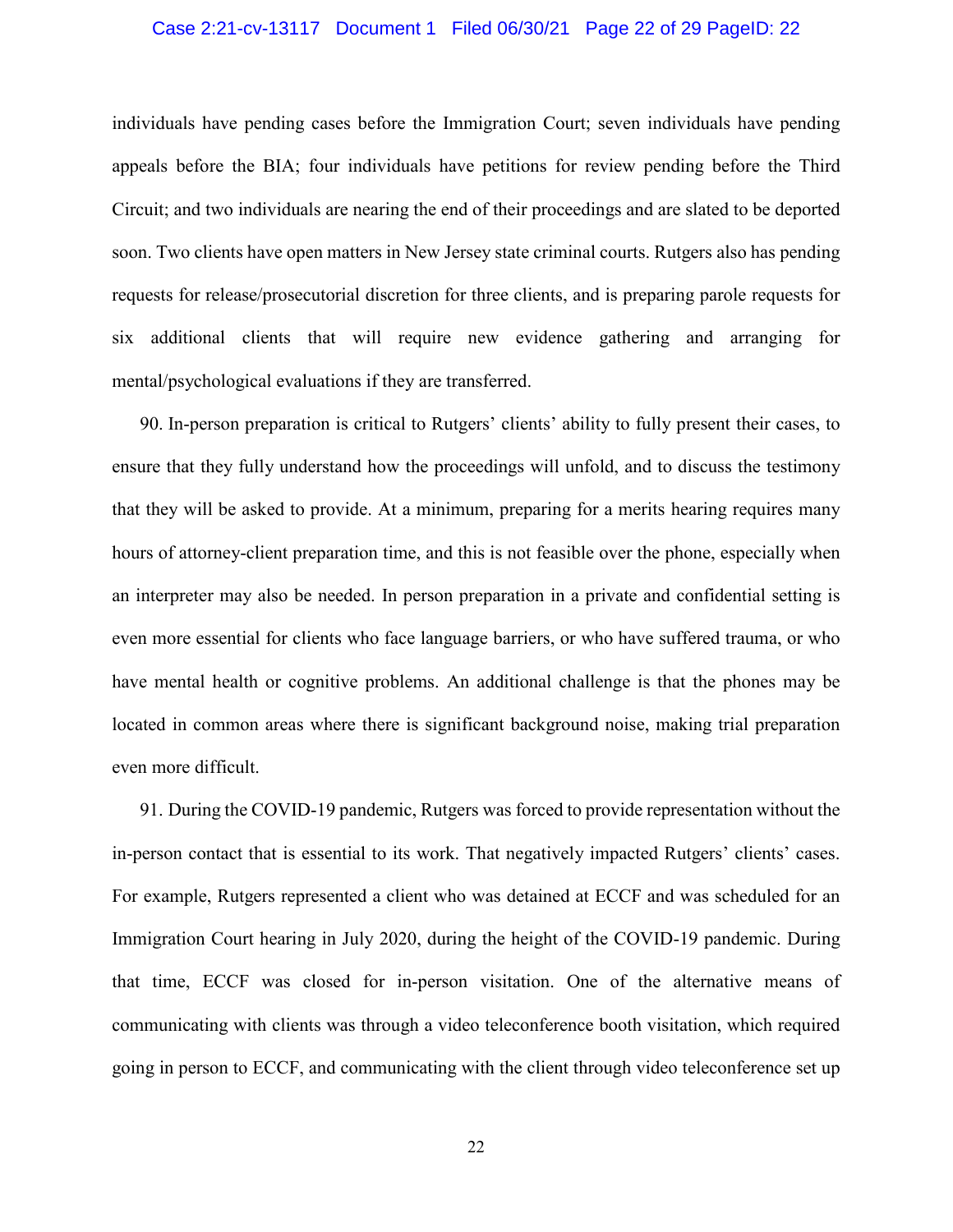#### Case 2:21-cv-13117 Document 1 Filed 06/30/21 Page 23 of 29 PageID: 23

in the main lobby. Another option was to set up legal teleconference appointments with the facility. Counsel did travel to ECCF for a video teleconference on one occasion, but found this to be an ineffective method of communication with the client because the video teleconferencing booth within the detainee housing was in a public area with no privacy. Additionally, the system was rife with connectivity and sound issues, making it impossible to have a meaningful discussion. Legal teleconferences by appointment were equally ineffective for attorney-client communications. They were difficult to set up, as few spots were available, and were also subject to technical difficulties. Sometimes the appointments got cancelled without any notice, and sometimes they did not allow for a dial out for a third party such as an interpreter, or co-counsel. Further they took place in the open dorms, and detainees were not provided a private area from which to make those calls, making it impossible to have any privacy.

92. If Rutgers' clients were transferred more than 100 miles away, Rutgers, as a nonprofit legal organization with limited resources, would not be able to conduct any in-person meetings with its clients. Rutgers does not have the capacity or resources to travel to immigration detention facilities located more than 100 miles away from ECCF. Transferring clients more than 100 miles away would effectively re-impose the limitations under which the organization was forced to operate during the COVID-19 pandemic, depriving Rutgers' clients of the meaningful representation to which they are entitled under federal law. Indeed, these limitations would be far worse, because at least when Rutgers' clients were nearby, Rutgers staff could drop off documents for review and signature, which was critical for meeting quick court deadlines. In Rutgers' experience, mail distribution could be slow and unreliable, so having the ability to drop off documents in person was essential. This would not be possible if clients are transferred more than 100 miles away.

93. Because in-person contact with Rutgers' clients is essential to effective representation, and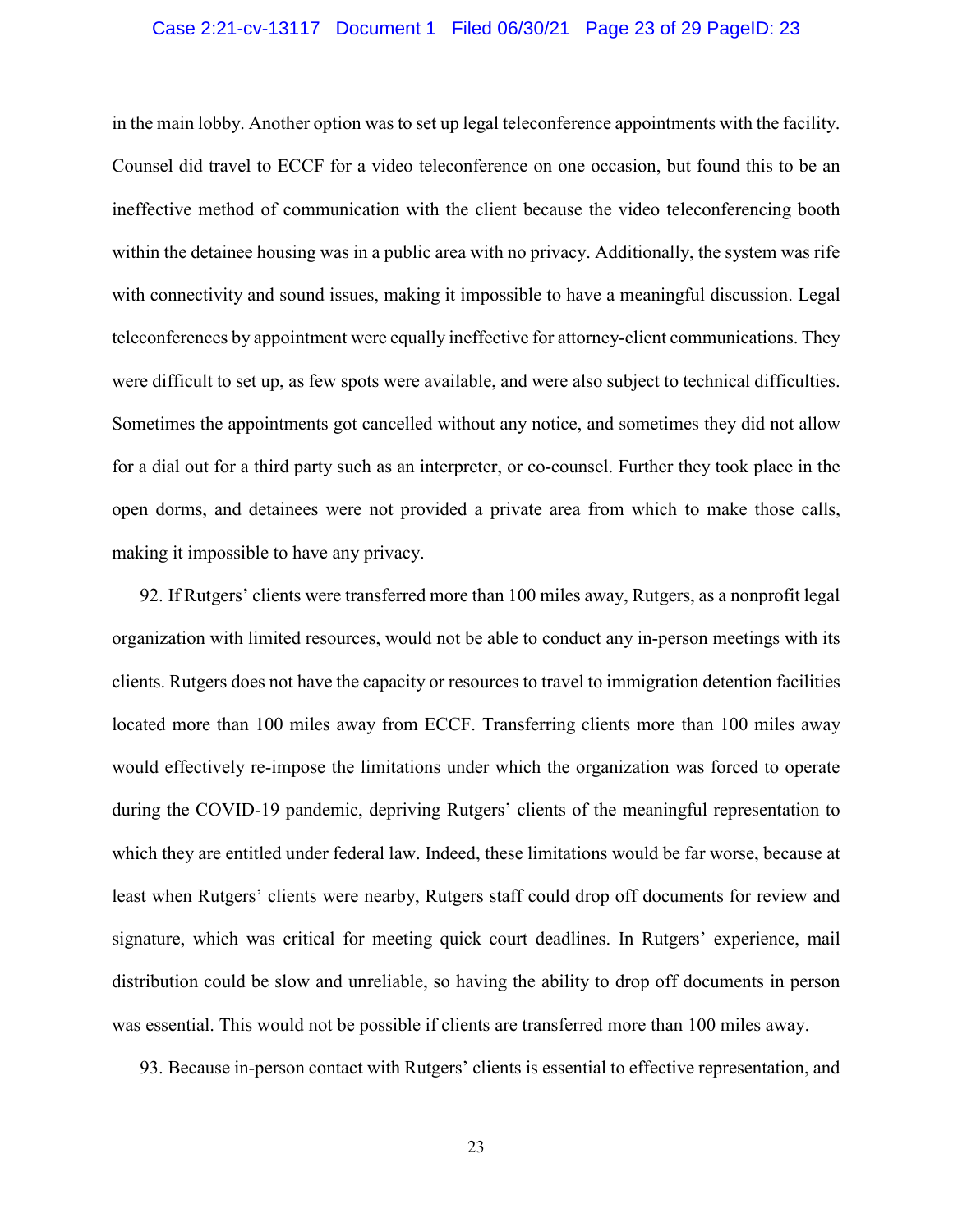because of the additional time and resources that would be required to represent individuals at such a distance, Rutgers may and would likely need to withdraw from representing clients who are transferred more than 100 miles away from ECCF.

# **CLASS ALLEGATIONS**

94. Plaintiff bring this action on behalf of themselves and all others similarly situated, pursuant to Federal Rules of Civil Procedure 23(a), 23(b)(1), and 23(b)(2).

95. Plaintiff seek to represent a class defined as follows:

# **All noncitizens represented by immigration counsel who, at any time between the commencement of this action and the entry of final judgment, are held in civil immigration detention at ECCF.**

96. The proposed class satisfies the requirements of Rule  $23(a)(1)$  because the class is so numerous that joinder of all members is impracticable. Over 50 represented noncitizens are currently imprisoned at ECCF.

97. Plaintiff class members are identifiable using records maintained in the ordinary course of business by ICE.

98. The proposed class meets the commonality requirements of Federal Rule of Civil Procedure 23(a)(2) because all class members are subject to Defendants' decision to transfer noncitizens from ECCF to facilities more than 100 miles from ECCF.

99. Moreover, there are questions of law and fact common to the proposed class. Such questions include, but are not limited to:

- a. whether Defendants' transfer decision interferes with the represented class members' established attorney-client relationship with their counsel in violation of the Fifth Amendment's Due Process Clause;
- b. whether Defendants' transfer decision interferes with the represented class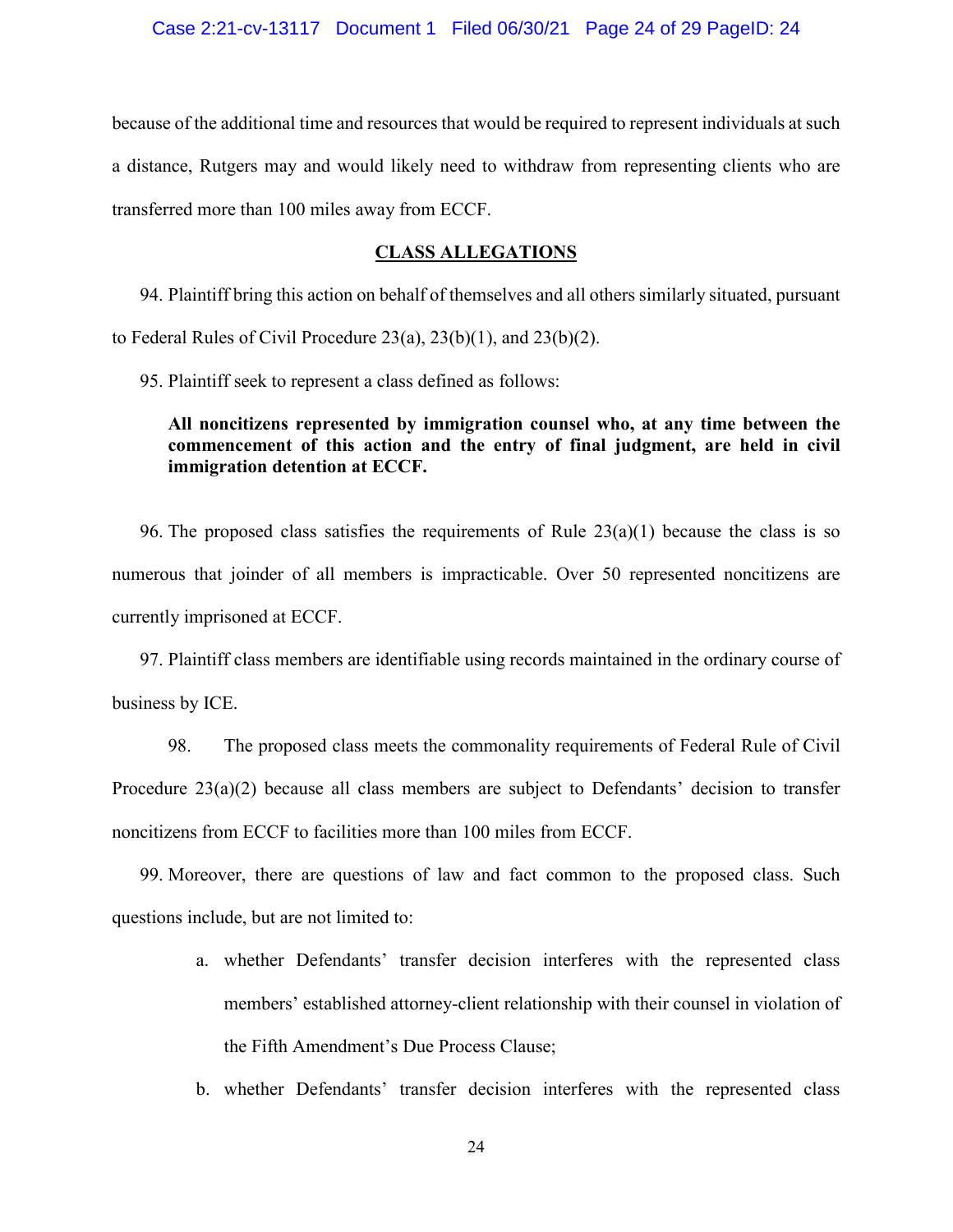### Case 2:21-cv-13117 Document 1 Filed 06/30/21 Page 25 of 29 PageID: 25

members' established attorney-client relationship with their counsel in violation of the INA.

100. The proposed class meets the typicality requirement of Federal Rule of Civil Procedure 23(a)(3) because the claims of the representative Plaintiff is typical of the claims of the class as a whole. Plaintiff and proposed class members are all individuals incarcerated at ECCF and subject to Defendants' transfer decision. Plaintiff and the proposed class also share the same legal claims, which challenge the legality of Defendants' transfer decision under the INA and the Fifth Amendment's Due Process Clause.

101. The proposed class meets the adequacy requirements of Federal Rule of Civil Procedure 23(a)(4). Plaintiff seeks the same relief as the other members of the class—namely, (1) a declaration that Defendants' transfer decision violates the Fifth Amendment's Due Process Clause and the INA, and (2) an order enjoining Defendants from transferring Plaintiff to facilities more than 100 miles from ECCF.

102. Additionally, the proposed class is represented by counsel from the American Civil Liberties Union, the American Civil Liberties Union of New Jersey Foundation, and the National Immigration Project of the National Lawyers Guild. Counsel has extensive experience litigating class action lawsuits and other complex cases in federal court, including civil rights lawsuits on behalf of imprisoned noncitizens.

103. Finally, the proposed class satisfies Federal Rule of Civil Procedure 23(b)(2) because Defendants have acted on grounds generally applicable to the whole class by subjecting the entire class to the transfer decision that forms the basis of this complaint. Defendant ICE is required to monitor all policies and procedures related to the class, and is charged with promulgating, disseminating, and enforcing its policies and procedures applicable to the class as a

25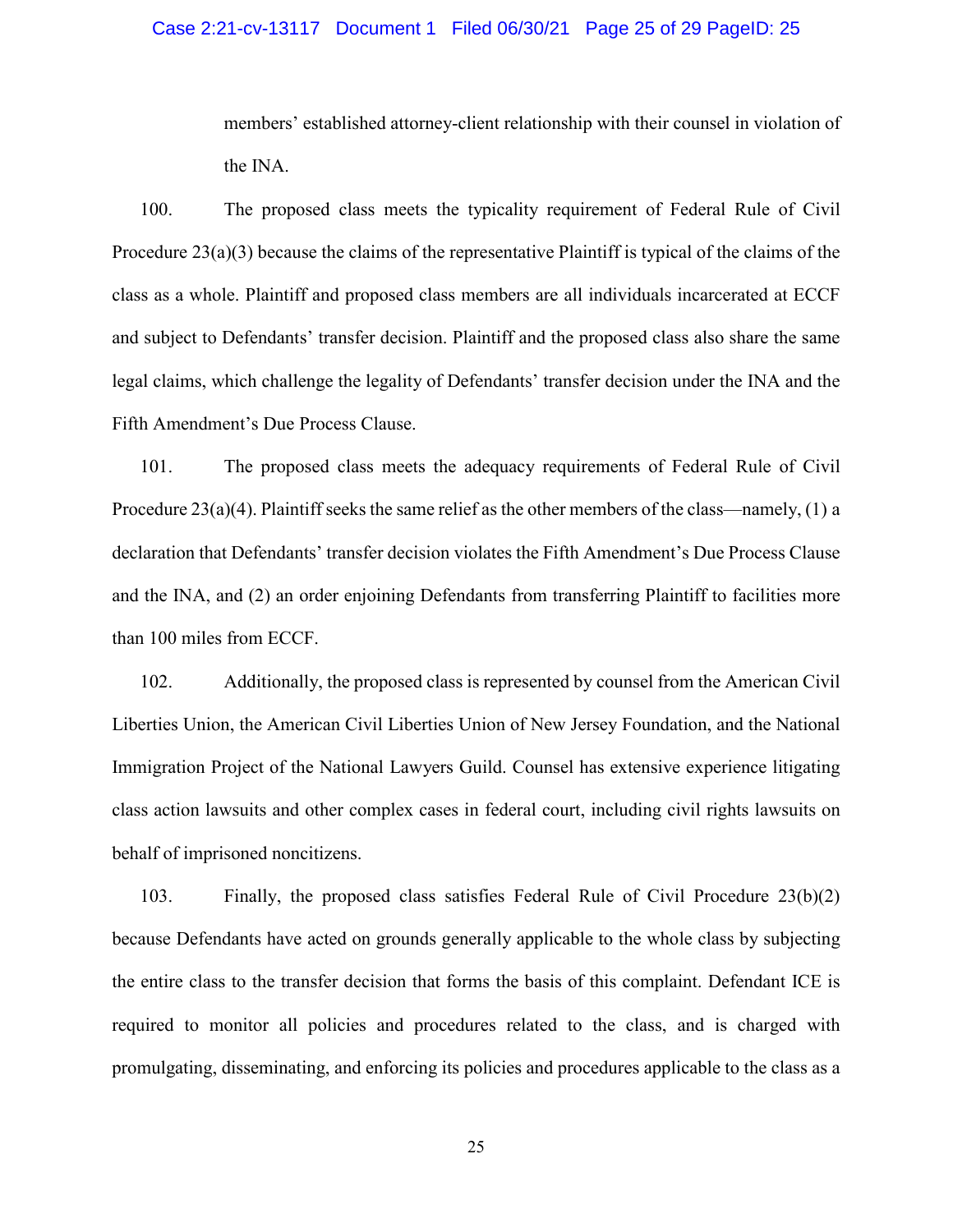### Case 2:21-cv-13117 Document 1 Filed 06/30/21 Page 26 of 29 PageID: 26

whole. The injunctive and declaratory relief sought is appropriate and will apply to all members of the class.

104. In the alternative, the class also qualifies for certification under Rules  $23(b)(1)(A)$ and 23(b)(1)(B) of the Federal Rules of Civil Procedure.

## **CLAIMS FOR RELIEF**

# **FIRST CLAIM FOR RELIEF Violation of the Immigration and Nationality Act**

105. Plaintiff repeats and incorporates by reference all allegations above as though set forth fully herein.

106. The INA guarantees individuals in removal proceedings the right to counsel of their choosing. 8 U.S.C. § 1229a(b)(4)(A); 8 U.S.C. § 1362; *see Leslie*, 611 F.3d at 180 ("[A]n alien's right to counsel at removal hearings . . . is manifestly a statutory right."); *Chlomos v. INS*, 516 F.2d 310, 311, 314 (3d Cir. 1975) (vacating deportation order due to infringement of statutory right to counsel under § 1362).

107. Defendants' conduct will violate Plaintiff's statutory right to counsel by preventing him from communicating effectively with their legal representatives.

108. Plaintiff and the proposed class will suffer injury as a proximate result of Defendants' violation of 8 U.S.C. § 1229a(b)(4)(A), 8 U.S.C. § 1229a(b)(4)(B), and 8 U.S.C. § 1362.

# **SECOND CLAIM FOR RELIEF Violation of the Due Process Clause of the Fifth Amendment of the United States Constitution**

109. Plaintiff repeats and incorporates by reference all allegations above as though set forth fully herein.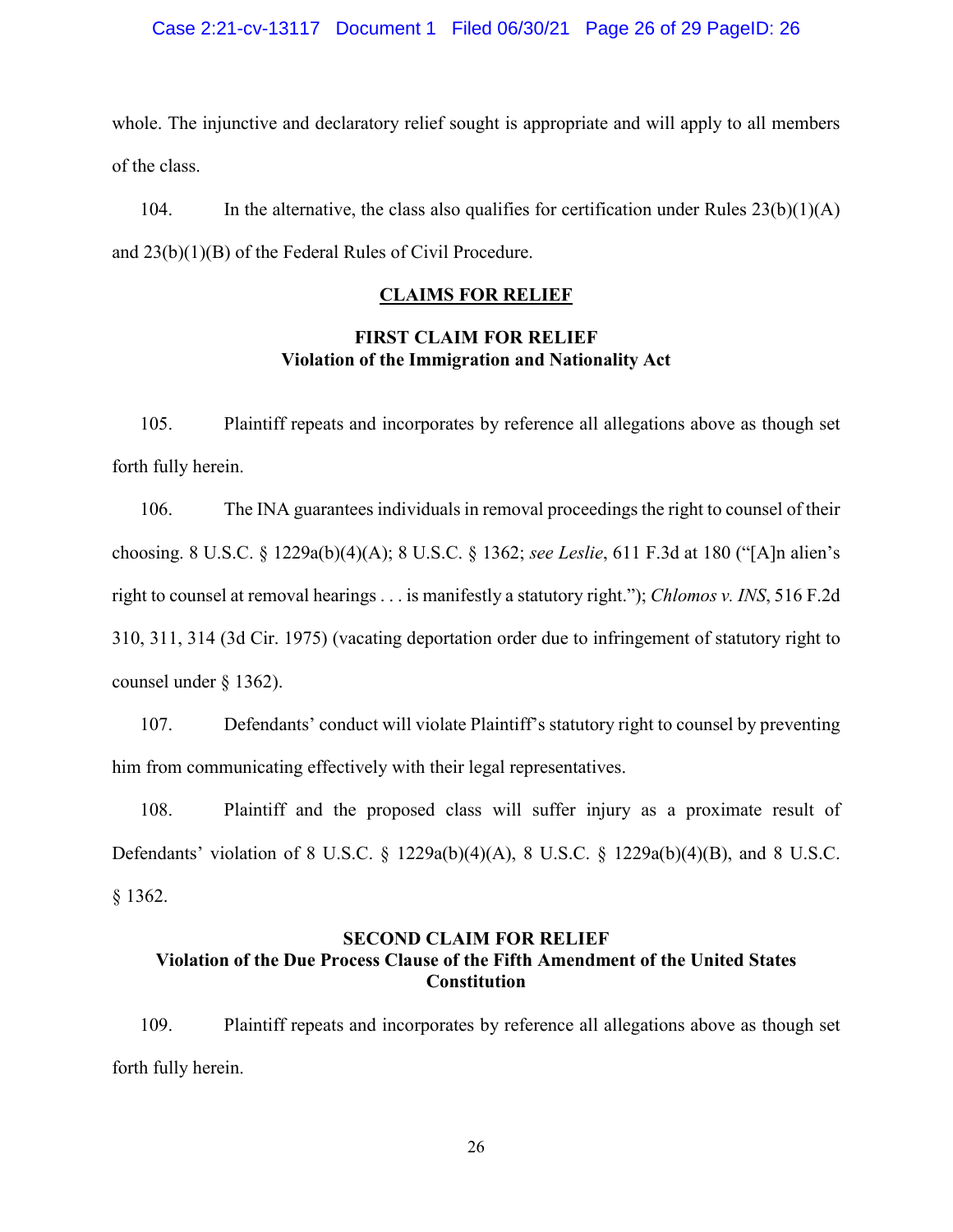#### Case 2:21-cv-13117 Document 1 Filed 06/30/21 Page 27 of 29 PageID: 27

110. Noncitizens "in removal proceedings are entitled to Fifth Amendment Due Process protection, which guarantees them a fundamentally fair removal hearing." *Leslie*, 611 F.3d at 181.

111. This due process right includes the right to effective assistance of counsel. *See id.* (citing *United States v. Charleswell*, 456 F.3d 347, 360 (3d Cir. 2006) ("[A]n alien's right to counsel in an immigration hearing before an IJ is so fundamental to the proceeding's fairness that a denial of that right could rise to the level of fundamental unfairness.")); *see also Ardestani v. INS*, 502 U.S. 129, 138 (1991) ("We are mindful that the complexity of immigration procedures, and the enormity of the interests at stake, make legal representation in deportation proceedings especially important.").

112. This right also necessarily entails the "right to consult with counsel." *Orantes-Hernandez*, 919 F.2d at 564; *Arroyo v. DHS*, No. 19-CV-815, 2019 WL 2912848, at \*17 (C.D. Cal. June 20, 2019). A "constitutional deprivation" of the "[F]ifth [A]mendment right to receive due process in deportation proceedings" occurs when the government interferes with "an established, on-going attorney-client relationship." *Comm. of Cent. Am. Refugees v. INS*, 795 F.2d 1434, 1439 (9th Cir. 1986).

113. Defendants' conduct will violate Plaintiff's Fifth Amendment rights by interfering with an established attorney-client relationship and restricting his ability to communicate effectively with their counsel. This prevents Plaintiff "from reasonably presenting [their] case." *Leslie*, 611 F.3d at 181.

114. Defendants' conduct will also violate Plaintiff's Fifth Amendment rights by preventing him from having in-person meetings with their attorneys.

115. Plaintiff and the proposed class will suffer injuries as a proximate result of Defendants' violation of the Due Process Clause of the Fifth Amendment.

27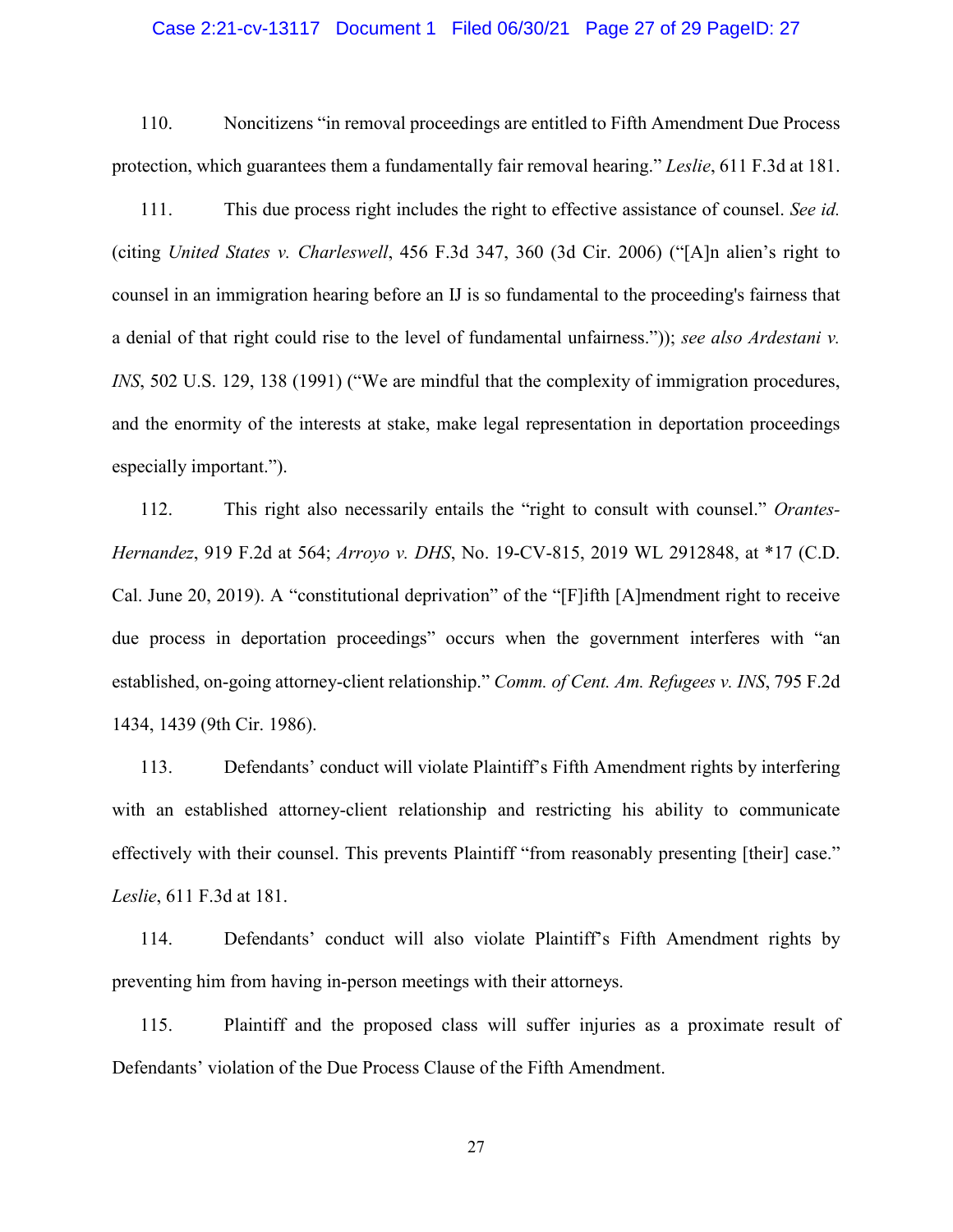#### **PRAYER FOR RELIEF**

WHEREFORE, Plaintiff respectfully asks this Court to take jurisdiction over this actual controversy and:

- A. Certify the proposed Class as indicated above, appoint the Plaintiff to serve as representative of the Class, and appoint undersigned counsel to represent the Class;
- B. Declare that the actions and practices of Defendants as described above constitute violations of federal statutory and constitutional law, in particular 8 U.S.C. § 1229a(b)(4), 8 U.S.C. § 1362, and the Fifth Amendment to the United States Constitution;
- C. Enjoin Defendants, their subordinates, agents, employees, and all others acting in concert with them from subjecting Plaintiff and the class to the unlawful acts and omissions described herein, and issue an injunction sufficient to remedy the violations of the Plaintiff's and the proposed class' rights, including ordering Defendants to:
	- a. Refrain from transferring noncitizens currently held at ECCF to facilities located more than 100 miles from ECCF if those individuals are represented by immigration counsel;
	- b. If Defendants choose to comply with this Order by transferring noncitizens to a facility within a 100-mile radius from ECCF, Defendants must not transfer any immigrant held at those facilities outside of the immediately nearby region; and
	- c. Nothing in this Order shall be understood to prohibit Defendants from issuing bond, granting parole, or releasing any person detained in any facility.
- D. Grant Plaintiff reasonable attorney's fees and costs;
- E. Grant such other relief that the Court deems just and appropriate.